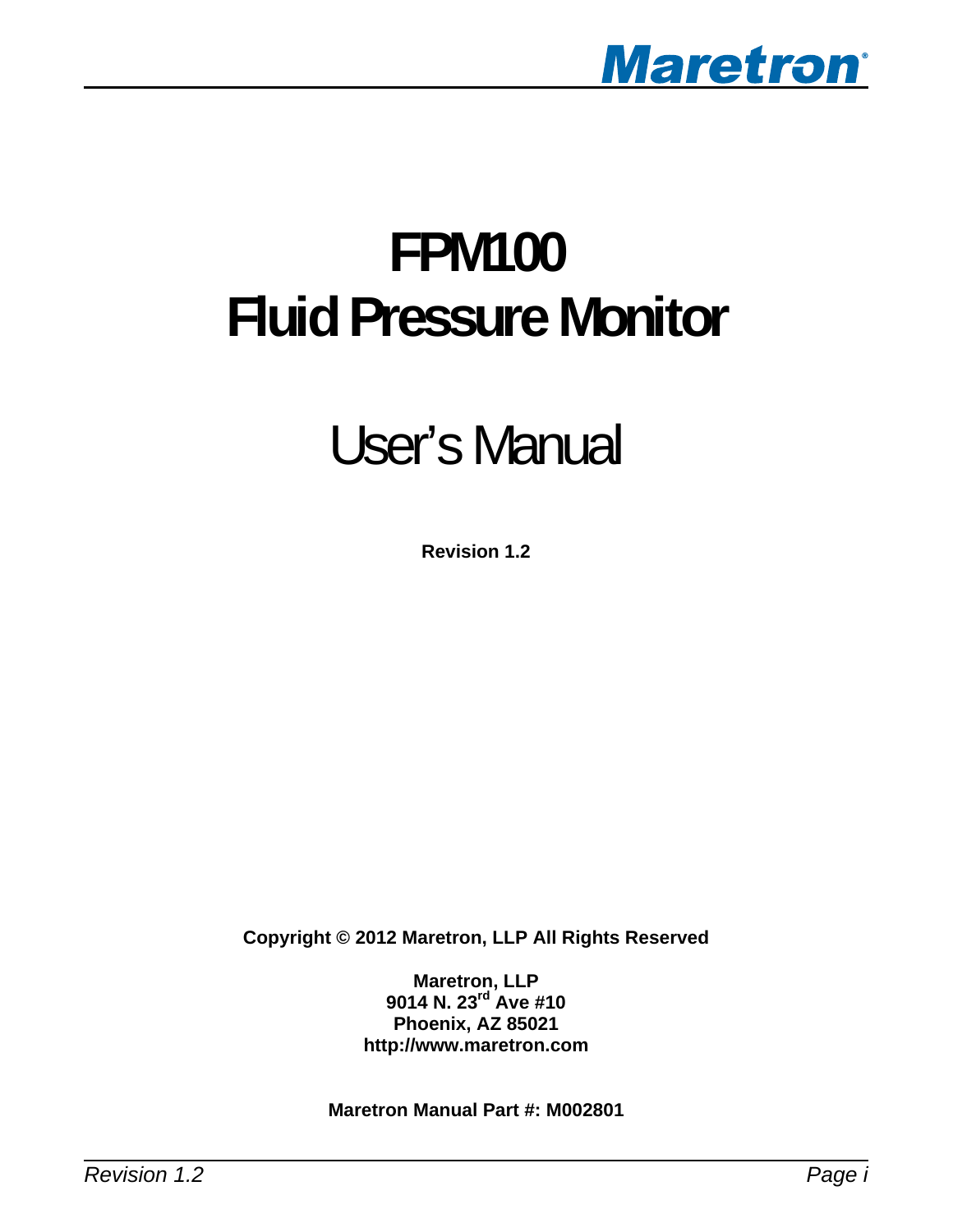# **Revision History**

| <b>Revision</b> | <b>Description</b>                              |  |
|-----------------|-------------------------------------------------|--|
|                 | Original document                               |  |
|                 | Corrected accessory table and added new sensors |  |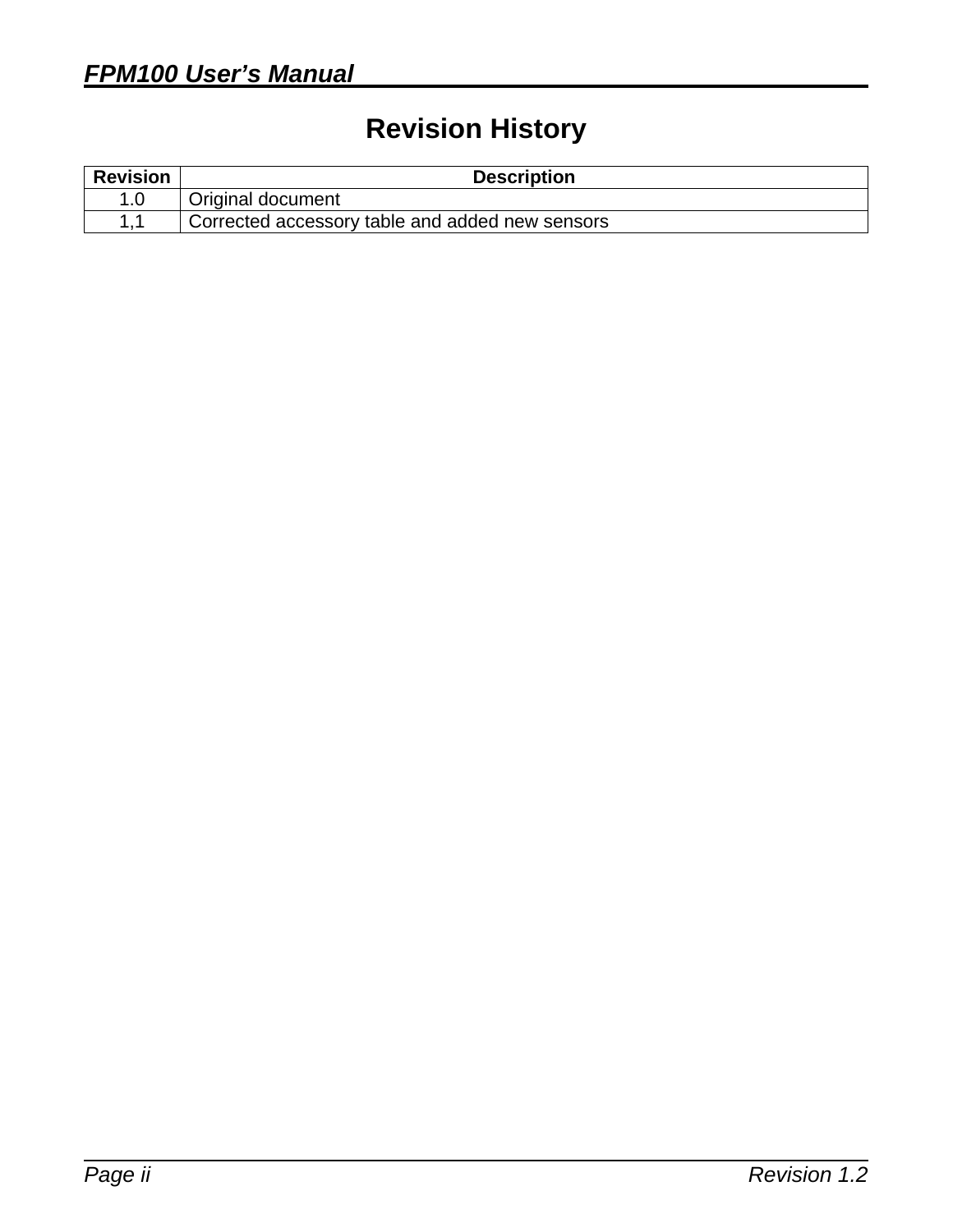# **Maretron**<sup>®</sup>

# **Table of Contents**

| 1              |                                                                       |  |
|----------------|-----------------------------------------------------------------------|--|
|                |                                                                       |  |
|                |                                                                       |  |
|                |                                                                       |  |
|                |                                                                       |  |
|                |                                                                       |  |
|                |                                                                       |  |
|                | 1.6.1 Choosing a Pressure Transducer Mounting Location for Tank Level |  |
|                |                                                                       |  |
|                |                                                                       |  |
| $\overline{2}$ |                                                                       |  |
|                |                                                                       |  |
|                |                                                                       |  |
|                |                                                                       |  |
|                |                                                                       |  |
|                |                                                                       |  |
|                |                                                                       |  |
|                |                                                                       |  |
|                |                                                                       |  |
|                |                                                                       |  |
| 3              |                                                                       |  |
|                |                                                                       |  |
|                |                                                                       |  |
|                |                                                                       |  |
|                |                                                                       |  |
|                |                                                                       |  |
|                |                                                                       |  |
|                |                                                                       |  |
|                |                                                                       |  |
|                |                                                                       |  |
|                |                                                                       |  |
|                |                                                                       |  |
|                |                                                                       |  |
|                |                                                                       |  |
|                |                                                                       |  |
|                |                                                                       |  |
|                |                                                                       |  |
|                |                                                                       |  |
| 4              |                                                                       |  |
| 5              |                                                                       |  |
| 6              |                                                                       |  |
| 7              |                                                                       |  |
| 8              |                                                                       |  |
| 9              |                                                                       |  |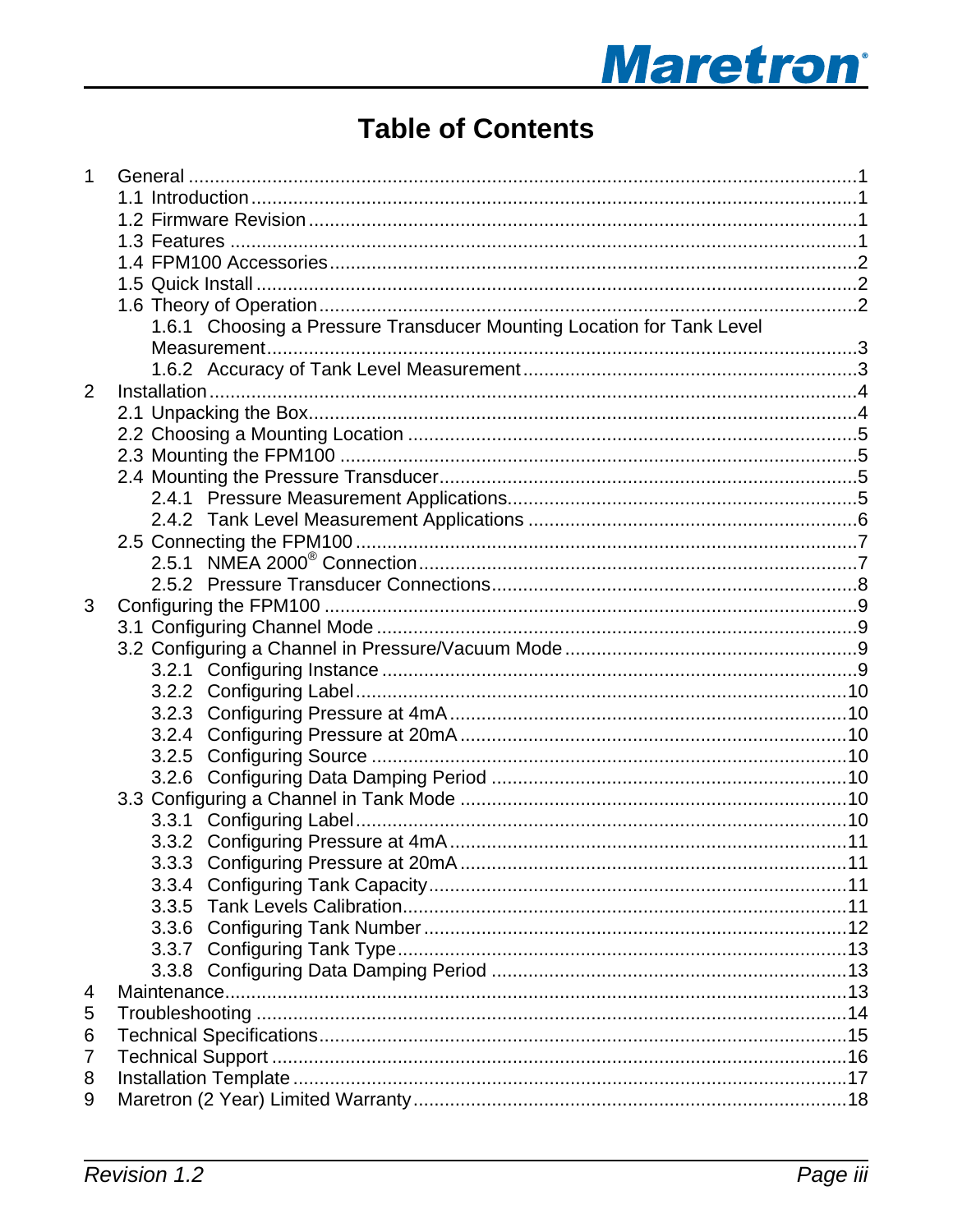# **Table of Figures**

| Figure 2 - Pressure Transducer Selection Chart for Tank Level Applications 4    |  |
|---------------------------------------------------------------------------------|--|
|                                                                                 |  |
|                                                                                 |  |
| Figure 5 - Tank Mounting of the Pressure Transducer with Recommended Ball Value |  |
|                                                                                 |  |
|                                                                                 |  |
|                                                                                 |  |
|                                                                                 |  |
|                                                                                 |  |

# **Table of Appendices**

|--|--|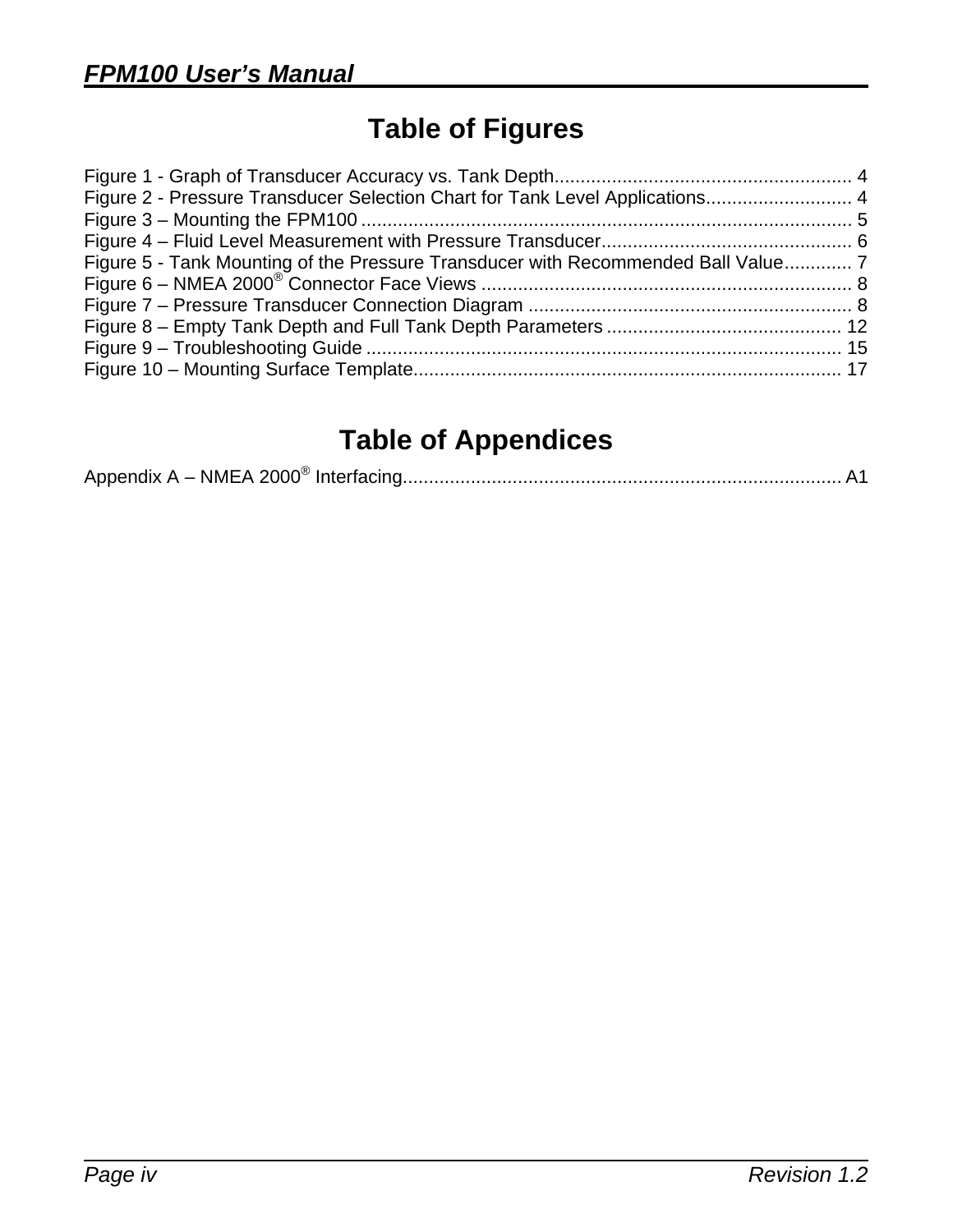

# <span id="page-4-0"></span>**1 General**

## **1.1 Introduction**

Congratulations on your purchase of the Maretron Fluid Pressure Monitor (FPM100). Maretron has designed and built your monitor to the highest standards for years of reliable, dependable, and accurate service.

Maretron's Fluid Pressure Monitor (FPM100) is used to adapt up to six pressure transducers to the NMEA 2000® network (pressure transducers sold separately). This allows you to observe fluid pressures and tank levels anywhere on the vessel where there are NMEA 2000® compatible displays. With the appropriate transducer, the FPM100 reports either pressure or vacuum for a variety of applications including water pressures, oil pressures, hydraulic pressures, or system vacuum for detecting clogged filters.

The FPM100 also has a tank level mode, so that fluid levels in a tank can be monitored via a pressure transducer mounted at the bottom of the tank and transmitted over the NMEA 2000 $^{\circ}$ network. This allows you to monitor the fluid levels in tanks that are extremely deep, have internal structures, or are otherwise not suited for other tank level sensing technologies. In this mode, the FPM100 can be calibrated for irregular tank shapes so that you know the true level of the tanks.

The Maretron FPM100 is designed to operate within the harsh demands of the marine environment. However, no piece of marine electronic equipment can function properly unless installed, calibrated, and maintained in the correct manner. Please read carefully and follow these instructions for installation, calibration, and usage of the Maretron FPM100 in order to ensure optimal performance.

## **1.2 Firmware Revision**

This manual corresponds to FPM100 firmware revision 1.0.1.

## **1.3 Features**

The Maretron FPM100 has the following features:

- NMEA 2000<sup>®</sup> interface
- Adapts up to six pressure transducers to the NMEA 2000 network
- Each channel independently programmable to match pressure transducer characteristics
- Each channel independently programmable to pressure/vacuum mode or tank level mode
- In Pressure Mode:
	- o Can report programmable pressure sources including Water Pressure, Atmospheric Pressure, Compressed Air Pressure, Hydraulic Pressure, Steam Pressure, or User Defined pressure sources.
- In Tank Level Mode:
	- o Pressure transducer allows use in extremely deep or irregularly shaped tanks that can't be sensed using other technologies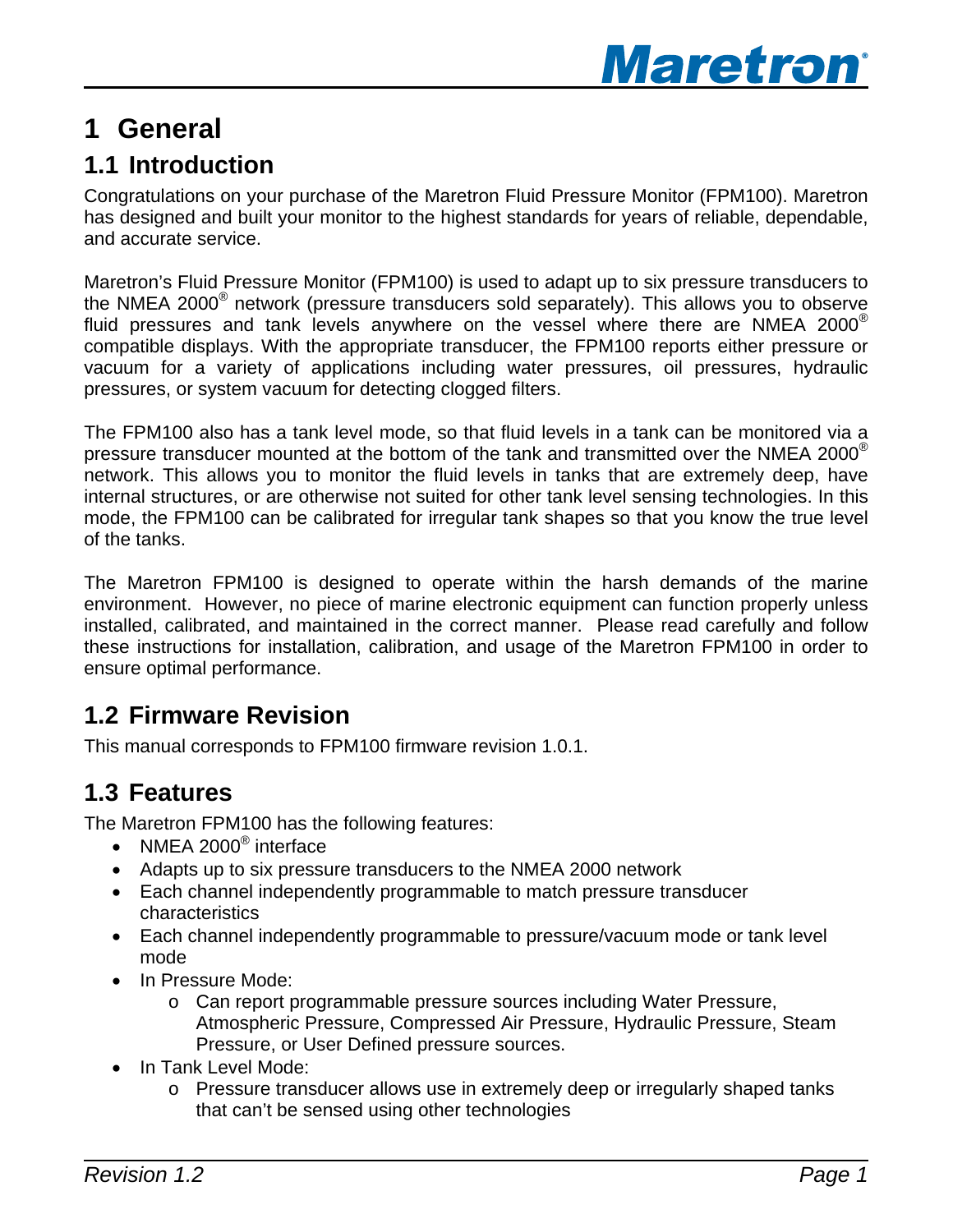- <span id="page-5-0"></span>o 16 programmable tank types including Fuel, Fresh Water, Waste Water
- o Programmable tank number(s) up to 16 per tank type
- o Programmable tank capacity

## **1.4 FPM100 Accessories**

Maretron offers the following accessories for the FPM100:

- PT-V-0-1BAR-01 Pressure Transducer Vacuum to 1 Bar (14.5 PSI)
- PT-0-3PSI-01 Pressure Transducer 0 to 3 PSI (0.21 bar)
- PT-0-5PSI-01 Pressure Transducer 0 to 5 PSI (0.34 bar)
- PT-0-10PSI-01 Pressure Transducer 0 to 10 PSI (0.69 bar)
- PT-0-50PSI-01 Pressure Transducer 0 to 50 PSI (3.45 bar)
- PT-0-100PSI-01 Pressure Transducer 0 to 100 PSI (6.89 bar)
- PT-0-300PSI-01 Pressure Transducer 0 to 300 PSI (20.68 bar)
- PT-0-500PSI-01 Pressure Transducer 0 to 500 PSI (34.47 bar)
- PT-0-1000PSI-01 Pressure Transducer 0 to 1000 PSI (68.95 bar)
- PT-0-3000PSI-01 Pressure Transducer 0 to 3000 PSI (206.84 bar)
- PT-0-5000PSI-01 Pressure Transducer 0 to 5000 PSI (344.74 bar)
- PT-SNUB-01 Pressure Snubber

## **1.5 Quick Install**

Installing the Maretron FPM100 involves the following steps. Please refer to the individual sections for additional details.

- 1. Unpack the Box (Section [2.1\)](#page-7-1)
- 2. Choose a Mounting Location (Section [2.2\)](#page-8-1)
- 3. Mount the FPM100 (Section [2.3](#page-8-2))
- 4. Connect the FPM100 (Section [2.4\)](#page-10-1)
- 5. Configure or Program the Mode for each Channel (Section [3.1\)](#page-12-1)
- 6. For each channel in Pressure/Vacuum mode:
	- o Set the channel's instance (Section [3.2.1\)](#page-12-2)
	- o Set the channel's source (Section [3.2.5\)](#page-13-1)
	- o Configure the Pressure at 4mA (Section [3.2.3](#page-13-2))
	- o Configure the Pressure at 20mA (Section [3.2.4\)](#page-13-3)
- 7. For each channel in Tank mode:
	- o Configure or Program the Tank Type (Section [3.1\)](#page-14-1)
	- o Configure or Program the Tank Number (Section [3.3.6\)](#page-15-1)
	- o Configure or Program Tank Capacity (Section [3.3.4\)](#page-14-2)
	- o Configure for Tank Depth and Shape
		- Configure or Program the Tank Depth (Section [3.3.5.1](#page-14-3))
		- **Custom Calibration (Section [3.3.5.2](#page-15-2))**

## **1.6 Theory of Operation**

The FPM100 operates by measuring the current transmitted by pressure transducers.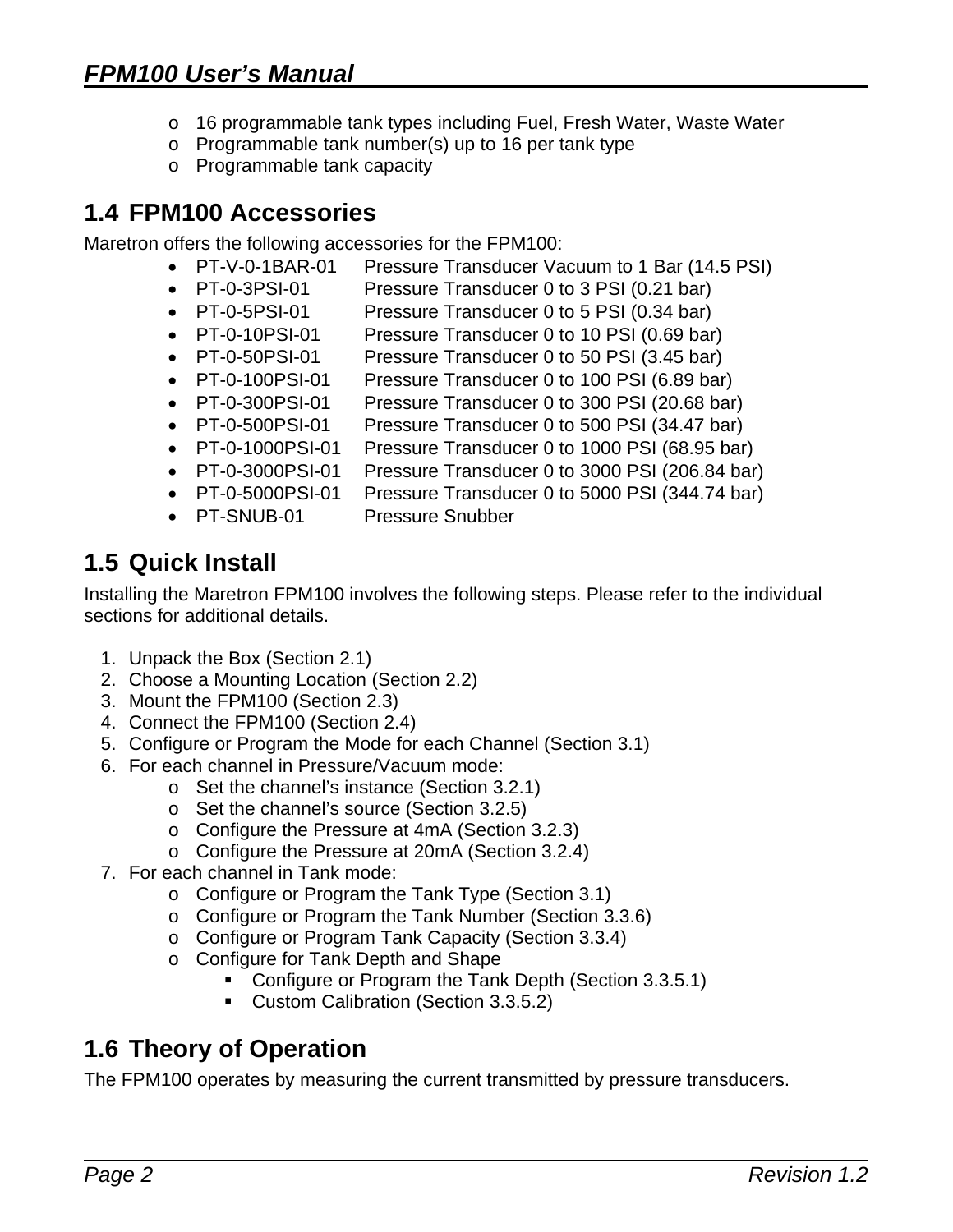

<span id="page-6-0"></span>When you are using the FPM100 in conjunction with a pressure transducer to perform tank level measurement, it is important to understand the relationship of tank depth, the range of the pressure transducer, and the accuracy of the resulting tank level reading.

#### **1.6.1 Choosing a Pressure Transducer Mounting Location for Tank Level Measurement**

Choosing a proper mounting location for pressure transducers is critical to obtaining accurate tank level measurements. The pressure transducer should be mounted as close to the bottom of the tank as possible, as the pressure transducer will not be able to measure fluid levels below the pressure port on the transducer.

### **1.6.2 Accuracy of Tank Level Measurement**

Maretron offers two pressure transducers that are suitable for indicating tank levels: a 0-3 PSI transducer and a 0-5 PSI transducer. For maximum accuracy, you should always use the transducer with the smallest range that is sufficient for your application.

The accuracy of these transducers is specified to be  $\pm 2\%$  full scale. However, if you are using a transducer to measure the level of a tank where you are using only a portion of that transducer's range, the accuracy will be less than this. For example, if you are using a 0-3 PSI (0-0.21 bar) pressure transducer to measure a tank level of water in a 41.5" (1.05m) deep tank, the pressure measurements will vary over a range of 0 to 1.5PSI (0 to 0.10 bar) – only half the designed range of the pressure transducer. Therefore, the ±2% full scale accuracy specification of the transducer means that the accuracy of the transducer in this example will actually be ±4%. You can use the table in [Figure 1](#page-7-2) below to look up the depth of your tank and see the actual accuracy for either a 0-3 PSI (0-0.21 bar) transducer or a 0-5 PSI (0-0.34 bar) transducer.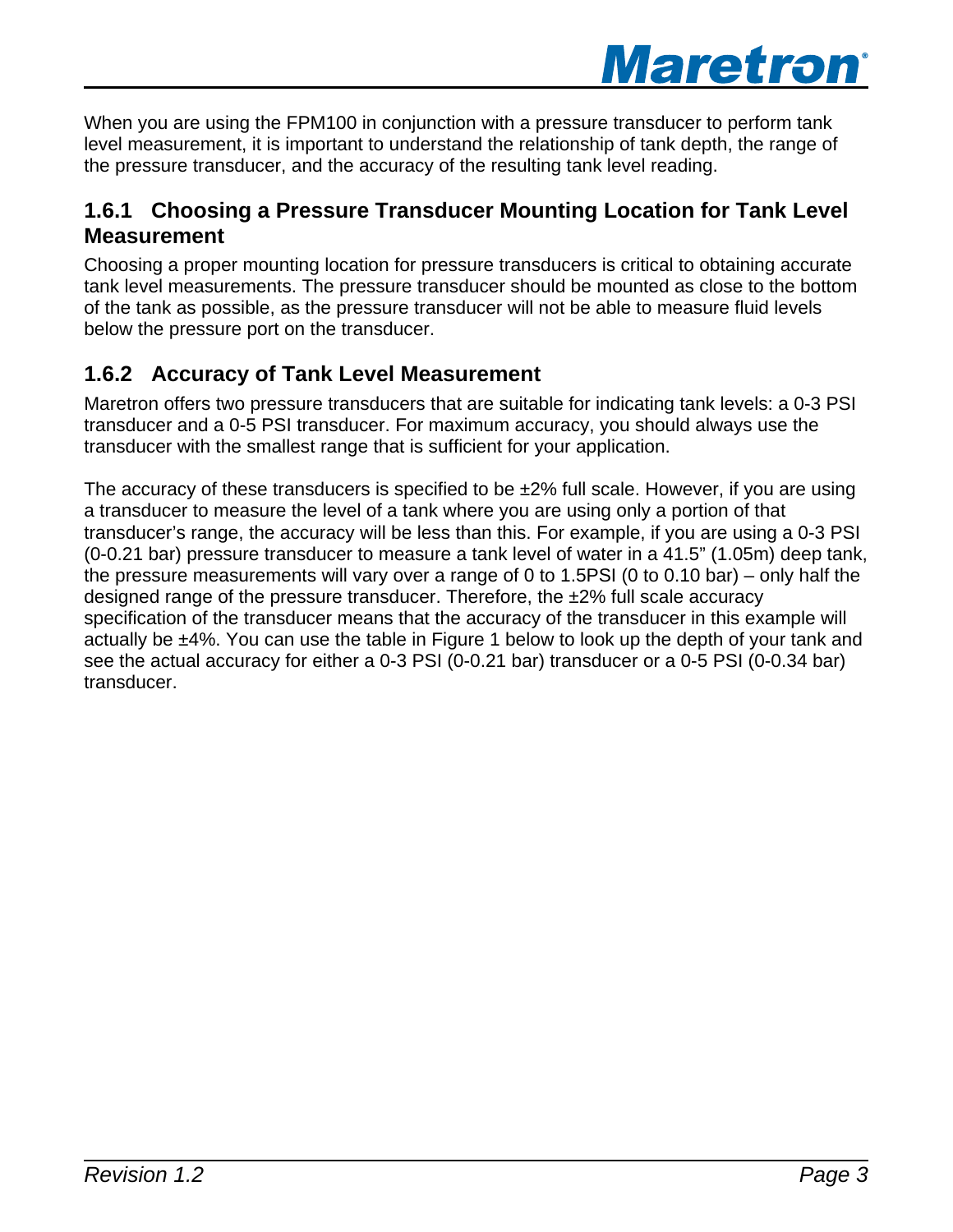<span id="page-7-0"></span>

*Figure 1 - Graph of Transducer Accuracy vs. Tank Depth* 

<span id="page-7-2"></span>The pressure transducer you select must have sufficient range to measure the full height of the liquid column of a full tank. The table in [Figure 2](#page-7-3) below shows the maximum depth that can be sensed by each pressure transducer type. This table assumes that water level is being measured. The maximum depth of diesel fuel can that can be measured varies from these figures slightly depending on the density of the diesel fuel.

| Transducer             | Maximum tank depth |
|------------------------|--------------------|
| PT-0-3PSI-01 (0-3 PSI) | 83.04" (2.11m)     |
| PT-0-5PSI-01 (0-5 PSI) | 138.4" (3.52m)     |

*Figure 2 - Pressure Transducer Selection Chart for Tank Level Applications* 

# <span id="page-7-3"></span>**2 Installation**

## <span id="page-7-1"></span>**2.1 Unpacking the Box**

When unpacking the box containing the Maretron FPM100, you should find the following items:

- 1 FPM100 Fluid Pressure Monitor
- 1 Parts Bag containing 4 Stainless Steel Mounting Screws
- 1 FPM100 User's Manual
- 1 Warranty Registration Card

If any of these items are missing or damaged, please contact Maretron.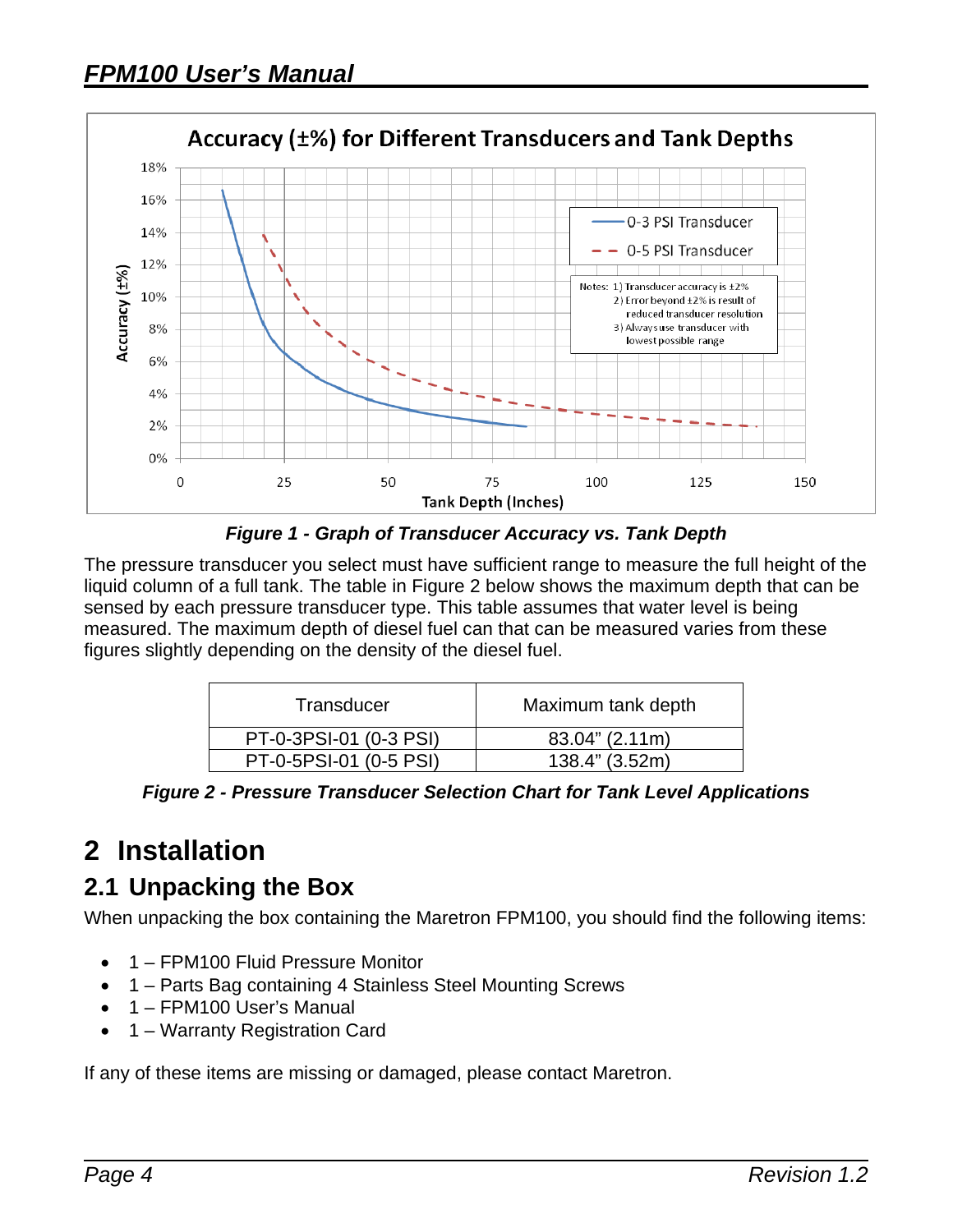

## <span id="page-8-1"></span><span id="page-8-0"></span>**2.2 Choosing a Mounting Location**

Please consider the following when choosing a mounting location.

- 1. The FPM100 is waterproof, so it can be mounted in a damp or dry location.
- 2. The orientation is not important, so the FPM100 can be mounted on a horizontal deck, vertical bulkhead, or upside down if desired.
- 3. The FPM100 is temperature-rated to 55°C (130°F), so it should be mounted away from engines or engine rooms where the operating temperature exceeds the specified limit.

## <span id="page-8-2"></span>**2.3 Mounting the FPM100**

Attach the FPM100 securely to the vessel using the included stainless steel mounting screws or other fasteners as shown in [Figure 3](#page-8-3) [below.](#page-8-3) Do not use threadlocking compounds containing methacrylate ester, such as Loctite Red (271), as they will cause stress cracking of the plastic enclosure.



*Figure 3 – Mounting the FPM100* 

## <span id="page-8-3"></span>**2.4 Mounting the Pressure Transducer**

All pressure transducer accessories for the FPM100 are fitted with 1/4" NPT male threads.

Some pressure transducers measure gage pressure (pressure above atmospheric). These transducers have a small plastic vent tube enclosed in the connecting cable. Special care must be taken not to block or kink the vent tube, and not to expose the vent tube to moisture.

### **2.4.1 Pressure Measurement Applications**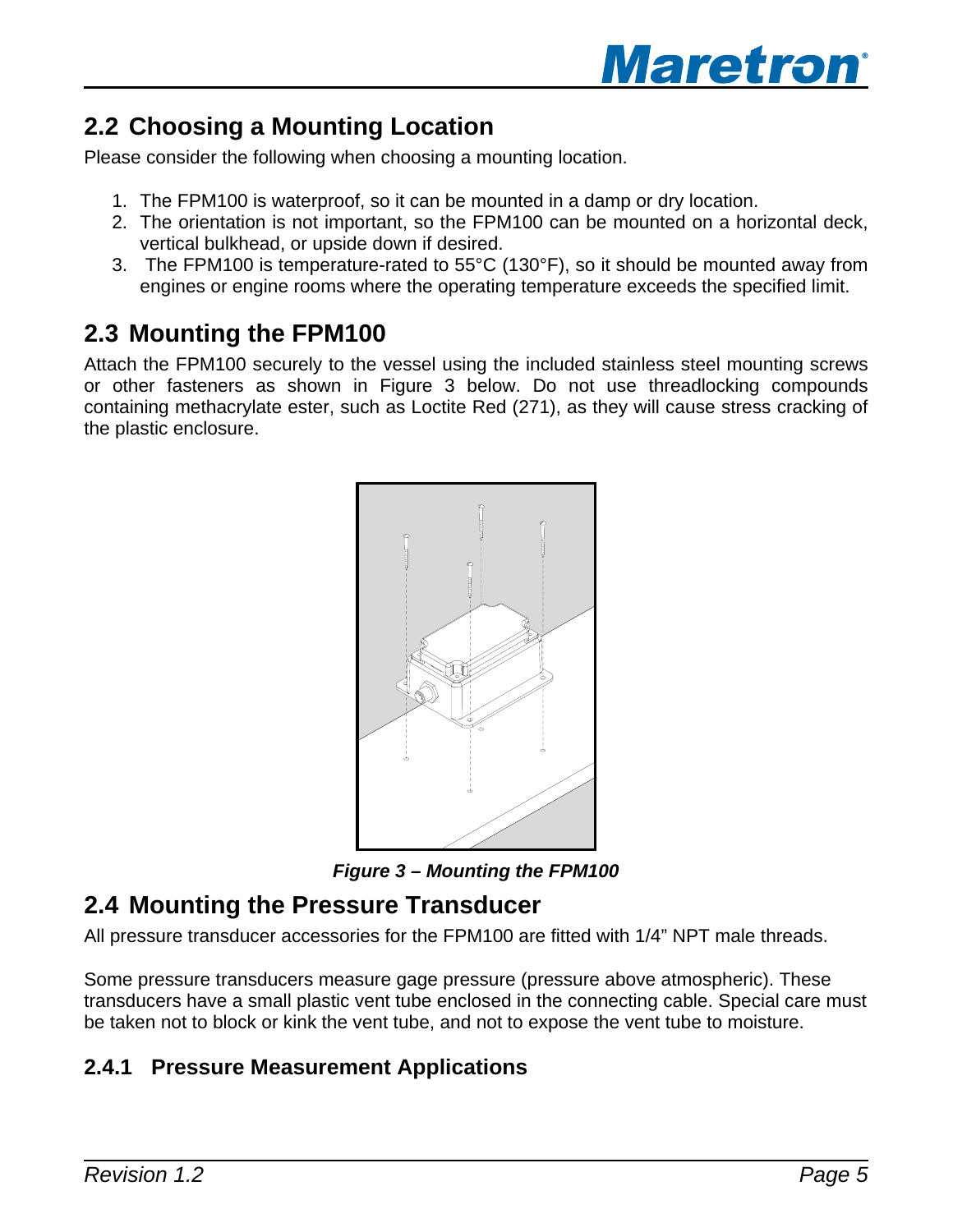## <span id="page-9-0"></span>*FPM100 User's Manual*

Keep in mind that the rated burst pressure of the pressure transducer is 2.4 to 3 times the maximum measurement pressure of the transducer. If the pressure transducer will experience pressure spikes in excess of the transducer's maximum measurement pressure, use of a Pressure Snubber (PT-SNUB-01) accessory is highly recommended. The snubber will dampen pressure spikes that will be seen by the pressure transducer.

Please refer to the installation instructions packaged with the pressure transducer accessory for detailed installation instructions for the transducer itself.

#### **2.4.2 Tank Level Measurement Applications**

The pressure transducer should be mounted to a properly sized fitting on the side of the tank as close as possible to the tank bottom. The pressure transducer cannot provide an accurate measurement when the fluid level is below the level of the pressure port of the pressure transducer. Please refer to Figure 4 below for an example of pressure transducer mounting on the side of the tank.



*Figure 4 – Fluid Level Measurement with Pressure Transducer* 

It is highly recommended that a ball valve be mounted between the pressure transducer and the tank. This allows the pressure transducer to be serviced without draining the tank. Please refer to Figure 5 below for an example of the installed ball valve.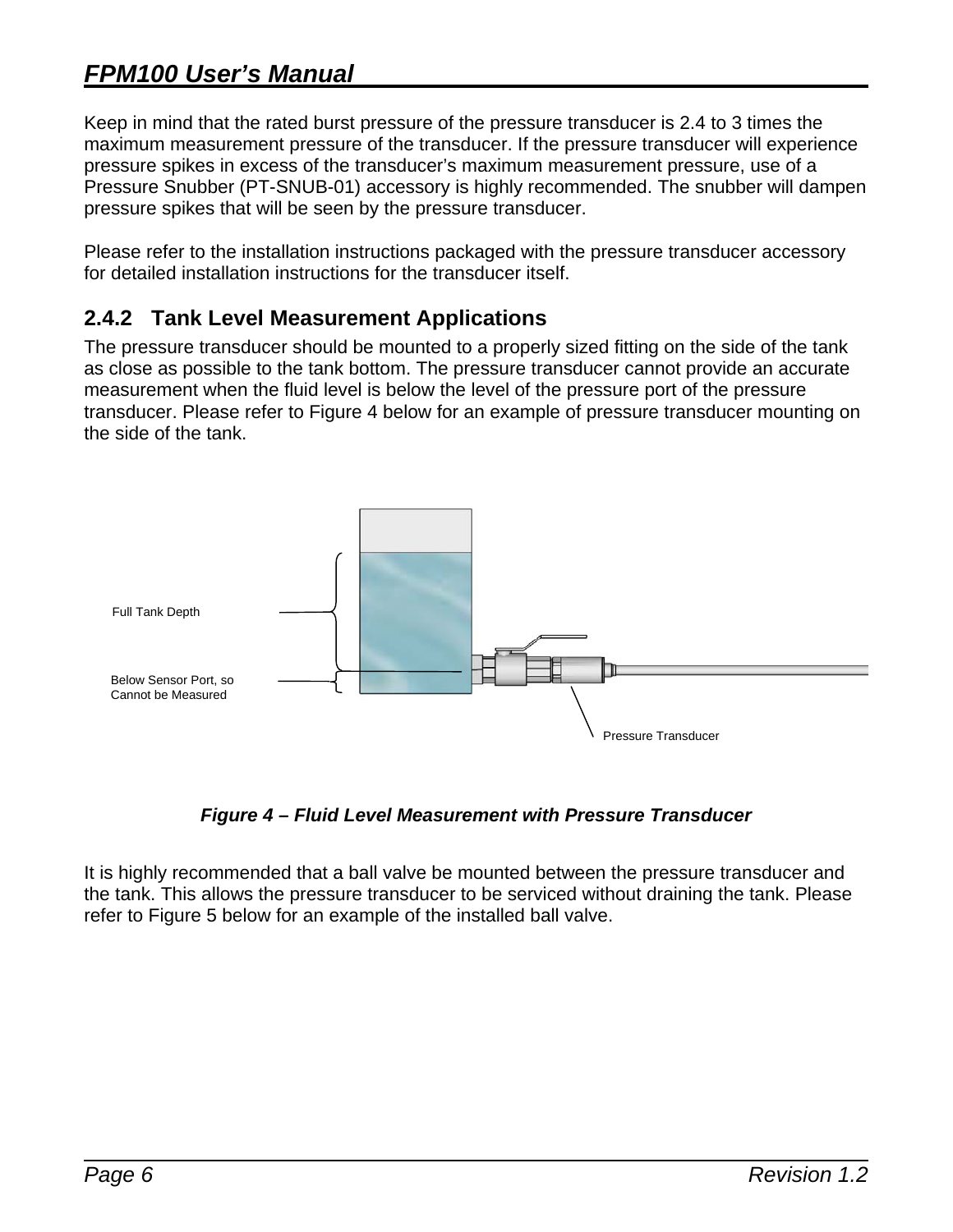

<span id="page-10-0"></span>

#### **Figure 5 - Tank Mounting of the Pressure Transducer with Recommended Ball Value**

The FPM100 requires two types of electrical connections: 1) the NMEA 2000® connection (refer to Section [2.5.1](#page-10-2)), and 2) the pressure transducer connections, which are described in Section [2.5.2](#page-11-1).

## <span id="page-10-2"></span>**2.5.1 NMEA 2000® Connection**

The NMEA 2000 $^{\circ}$  connector can be found on the side of the enclosure. The NMEA 2000 $^{\circ}$ connector is a round five pin male connector (see [Figure 6\)](#page-11-2). You connect the FPM100 to an NMEA 2000® network using a Maretron NMEA 2000® cable (or an NMEA 2000® compatible cable) by connecting the female end of the cable to the FPM100 (note the key on the male connector and keyway on the female connector). Be sure the cable is connected securely and that the collar on the cable connector is tightened firmly. Connect the other end of the cable (male) to the NMEA 2000® network in the same manner. The FPM100 is designed such that you can plug or unplug it from an NMEA 2000® network while the power to the network is connected or disconnected. Please follow recommended practices for installing NMEA 2000® network products.

<span id="page-10-1"></span>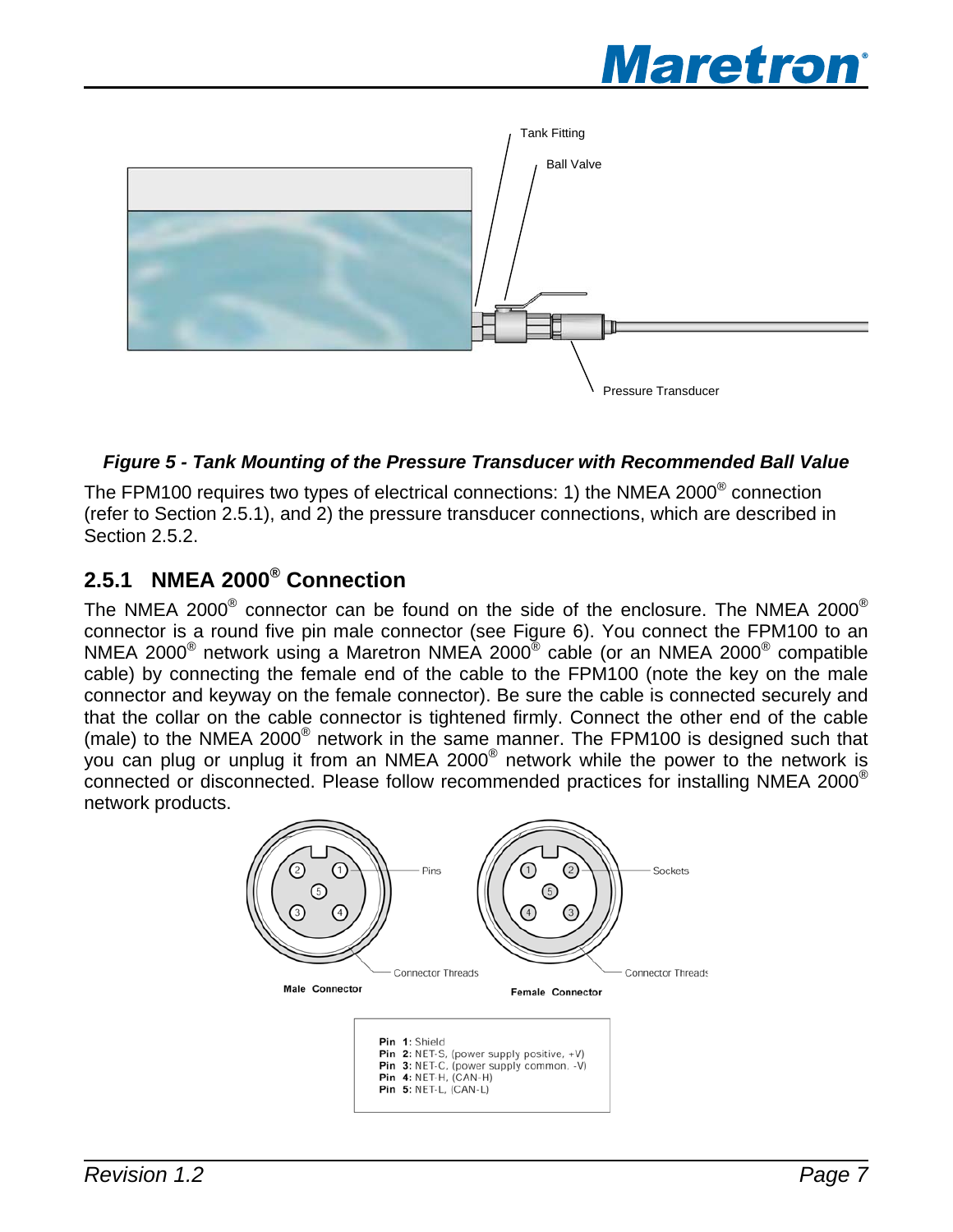#### *Figure 6 – NMEA 2000® Connector Face Views*

#### <span id="page-11-2"></span><span id="page-11-1"></span><span id="page-11-0"></span>**2.5.2 Pressure Transducer Connections**

The FPM100 pressure transducer connections are made by connecting to the 12-pin terminal strip on the top of the unit. First, remove the four screws at the corners of the unit detaching the splash guard from the unit. On the bottom of the splash guard, you will find a label detailing the wire connection to pin number assignments, which are repeated in the table below.

| Pin#            | <b>Signal Name</b> | <b>Connection</b>                         |  |  |
|-----------------|--------------------|-------------------------------------------|--|--|
|                 | $P0+$              | Pressure Transducer 0 (positive terminal) |  |  |
| $\overline{2}$  | P <sub>0</sub> -   | Pressure Transducer 0 (negative terminal) |  |  |
| 3               | $P1+$              | Pressure Transducer 1 (positive terminal) |  |  |
| 4               | $P1 -$             | Pressure Transducer 1 (negative terminal) |  |  |
| 5               | $P2+$              | Pressure Transducer 2 (positive terminal) |  |  |
| 6               | P <sub>2</sub> -   | Pressure Transducer 2 (negative terminal) |  |  |
|                 | $P3+$              | Pressure Transducer 3 (positive terminal) |  |  |
| 8               | P <sub>3</sub> -   | Pressure Transducer 3 (negative terminal) |  |  |
| 9               | $P4+$              | Pressure Transducer 4 (positive terminal) |  |  |
| 10 <sup>°</sup> | P4-                | Pressure Transducer 4 (negative terminal) |  |  |
| 11              | $P5+$              | Pressure Transducer 5 (positive terminal) |  |  |
| 12              | P <sub>5</sub> -   | Pressure Transducer 5 (negative terminal) |  |  |

Please refer to [Figure 7](#page-11-3) for connecting the FPM100 to a pressure transducer. This figure shows the connection of the pressure transducer to channel 0 via the terminals named P0+ and P0-. Connections to other channels are similar.



<span id="page-11-3"></span>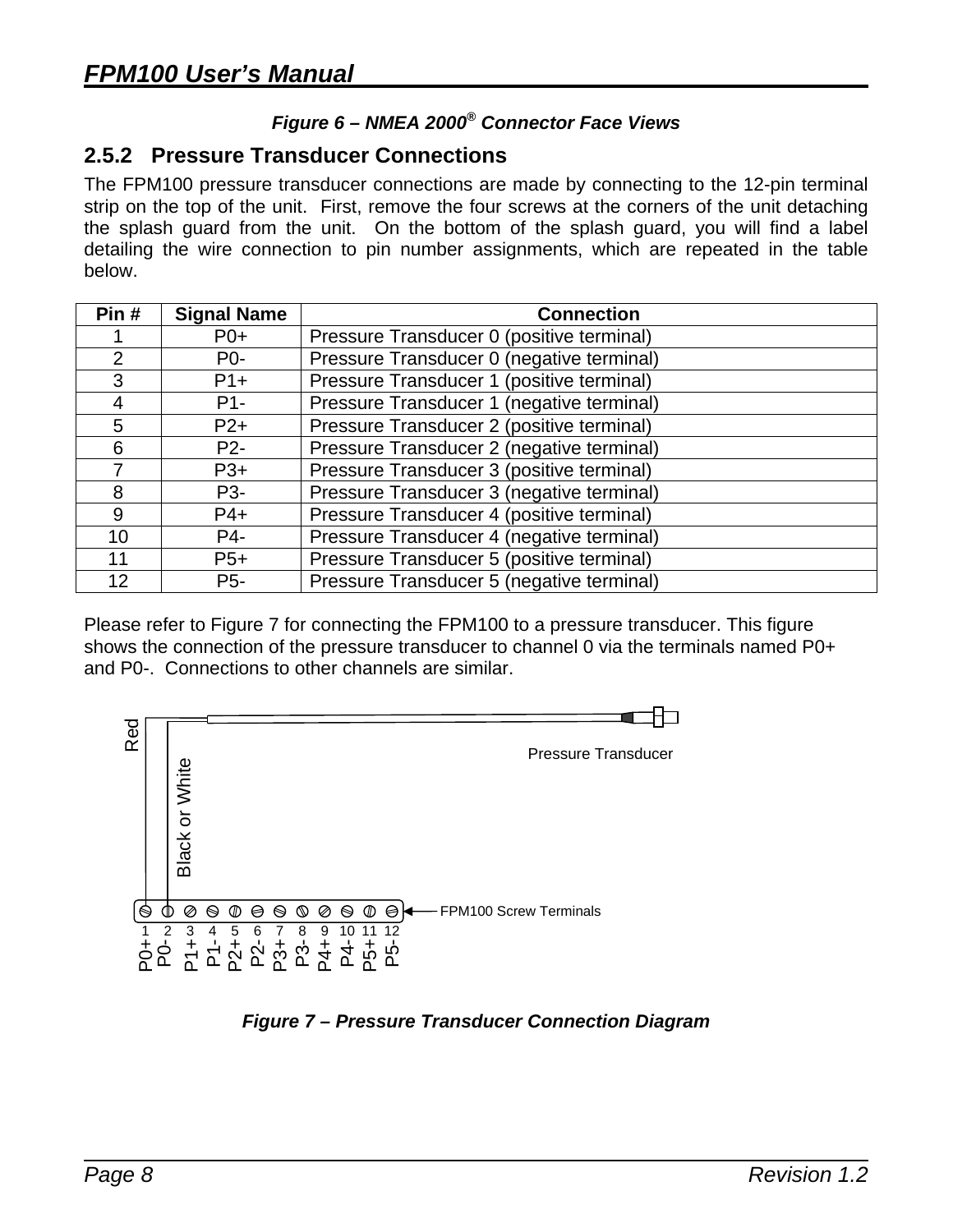

# <span id="page-12-0"></span>**3 Configuring the FPM100**

The FPM100 has several configurable parameters, which are shown below including the default values. If you are not using the default values, then you will need to refer to the corresponding section for configuring the FPM100 appropriately.

- 1. Channel Mode (Section [3.1](#page-12-1))
- 2. Pressure/Vacuum Mode Configuration
	- a. Instance (Section [3.2.1\)](#page-12-2)
	- b. Label (Section [3.2.2\)](#page-13-4)
	- c. Pressure at 4mA (Section [3.2.3\)](#page-13-2)
	- d. Pressure at 20mA (Section [3.2.4](#page-13-3))
	- e. Source (Section [3.2.5](#page-13-1))
	- f. Data Damping Period (Section [3.2.6](#page-13-5))
	- 3. Tank Mode Configuration (Section [3.3](#page-13-6))
		- a. Label (Section [3.3.1\)](#page-13-7)
		- b. Pressure at 4mA (Section [3.3.2\)](#page-14-4)
		- c. Pressure at 20mA (Section [3.3.3](#page-14-5))
		- d. Tank Capacity (Section [3.3.4](#page-14-2)) Default is No Tank Capacity Transmitted
		- e. Tank Depth or Custom Calibration (Section [3.3.5\)](#page-14-6)
		- f. Data Damping Period (Section [3.3.8](#page-16-1)) Default is 15 seconds
		- g. Tank Type (Section [3.1](#page-14-1)) Default is Fuel
		- h. Tank Number (Section [3.3.6](#page-15-1)) Default is Tank 0

## <span id="page-12-1"></span>**3.1 Configuring Channel Mode**

The FPM100 has 6 individually configurable channels. Each channel can be programmed to operate in one of three modes:

- 1. Pressure/Vacuum Mode In this mode, the FPM100 measures and transmits pressure and/or vacuum directly over the NMEA 2000 network
- 2. Tank Mode In this mode, the FPM100 measures pressure and uses information about the tank dimensions and the type of fluid in the tank to calculate a tank level, which is transmitted over the NMEA 2000 network

3. Disable – The channel is disabled and transmits no data over the NMEA 2000 network The Disable mode requires no configuration. The following sections describe in detail the configuration of an FPM100 channel for Pressure/Vacuum Mode and in Tank Mode.

## **3.2 Configuring a Channel in Pressure/Vacuum Mode**

The following sections describe the parameters that are available for configuration for a channel which has been set to Pressure/Vacuum mode.

### <span id="page-12-2"></span>**3.2.1 Configuring Instance**

Program this parameter to match the desired instance number of the pressure reading for this channel. You can program this parameter to any value between 0 and 252.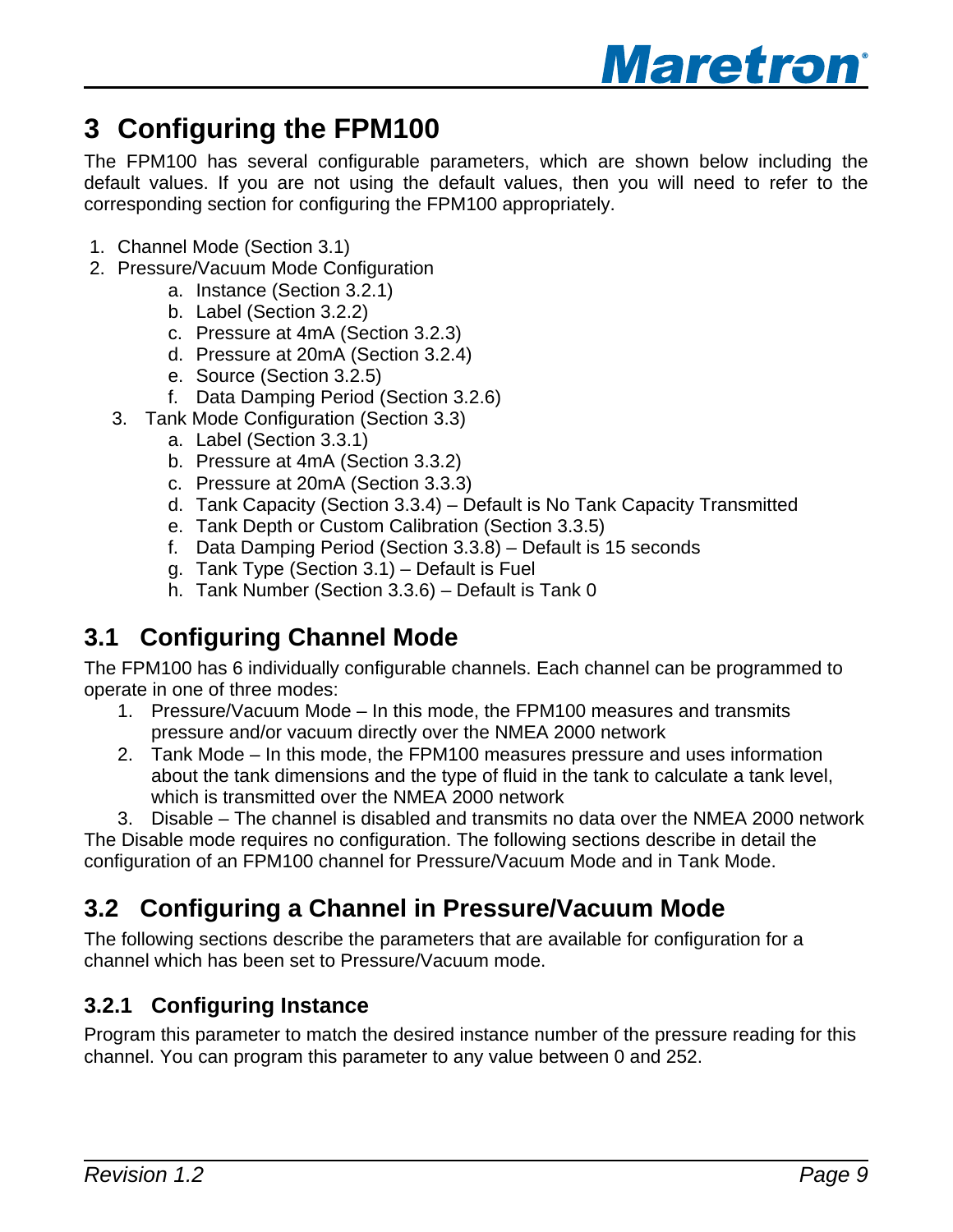#### <span id="page-13-4"></span><span id="page-13-0"></span>**3.2.2 Configuring Label**

Program this parameter with a text string which identifies the particular parameter being monitored by this channel. Maretron display products will display this label text when you are selecting data to display.

#### <span id="page-13-2"></span>**3.2.3 Configuring Pressure at 4mA**

Program this parameter to match the pressure reading of the pressure transducer when it is sourcing a current of 4mA. You can determine this value by examining the specification of the pressure transducer being used.

#### <span id="page-13-3"></span>**3.2.4 Configuring Pressure at 20mA**

Program this parameter to match the pressure reading of the pressure transducer when it is sourcing a current of 20mA. You can determine this value by examining the specification of the pressure transducer being used.

#### <span id="page-13-1"></span>**3.2.5 Configuring Source**

You can configure a "Source" descriptor to be transmitted with the pressure reading which is used to provide an indication of the source of the pressure data for this channel. Choices are as follows:

- 1. Water Pressure
- 2. Atmospheric Pressure
- 3. Compressed Air Pressure
- 4. Hydraulic Pressure
- 5. Steam Pressure
- 6. 16 User Defined pressure sources (User Defined 129 User Defined 144)

#### <span id="page-13-5"></span>**3.2.6 Configuring Data Damping Period**

You can configure a damping parameter to smooth the pressure readings or make them more responsive. The data damping is configurable between 0.2-25.0 seconds. The default data damping for a channel in Pressure/Vacuum mode is 3.0 seconds.

## <span id="page-13-6"></span>**3.3 Configuring a Channel in Tank Mode**

The following sections describe the parameters that are available for configuration for a channel which has been set to Tank mode.

#### <span id="page-13-7"></span>**3.3.1 Configuring Label**

Program this parameter with a text string which identifies the particular parameter being monitored by this channel. Maretron display products will display this label text when you are selecting data to display.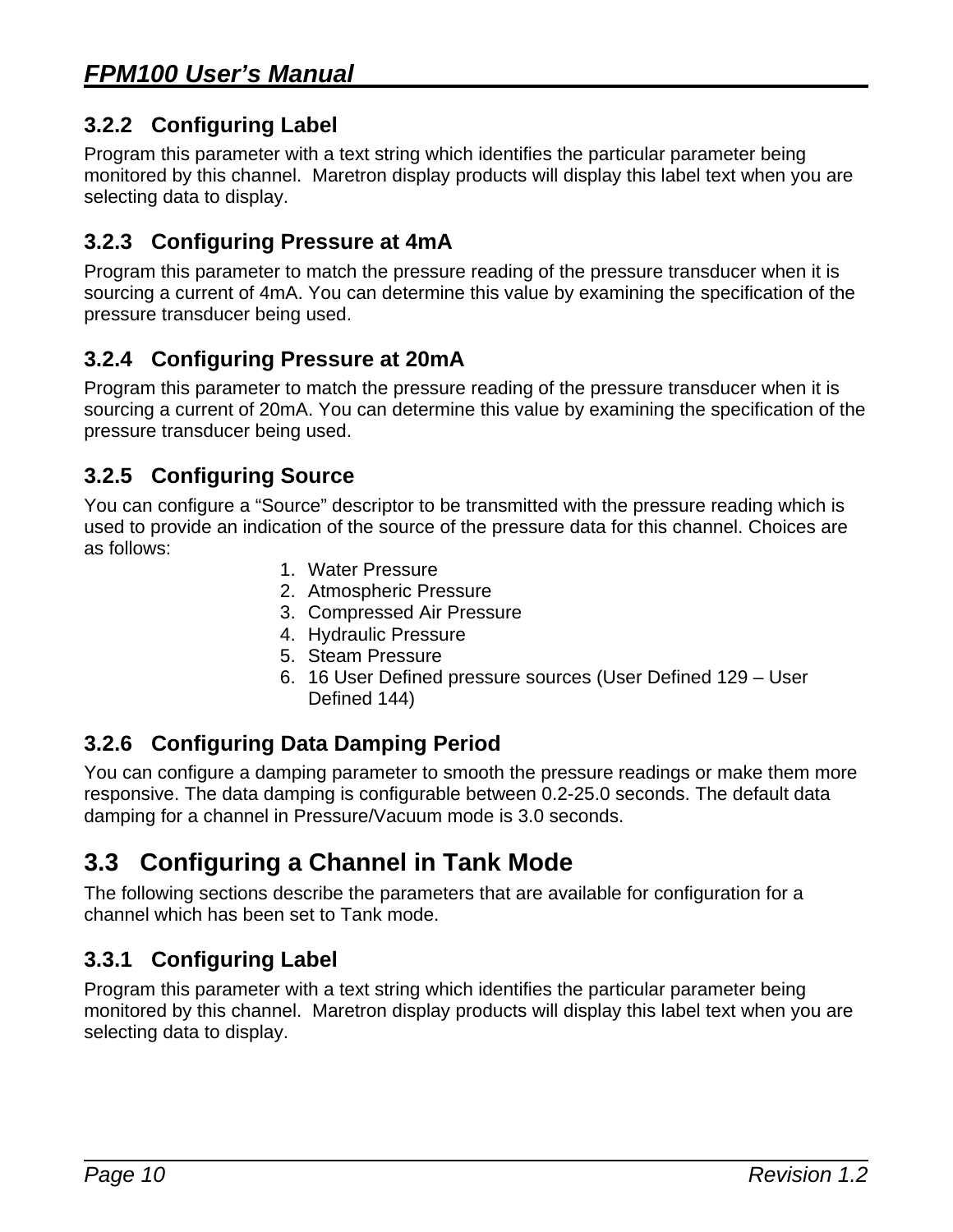

#### <span id="page-14-4"></span><span id="page-14-0"></span>**3.3.2 Configuring Pressure at 4mA**

Program this parameter to match the pressure reading of the pressure transducer when it is sourcing a current of 4mA. You can determine this value by examining the specification of the pressure transducer being used.

#### <span id="page-14-5"></span>**3.3.3 Configuring Pressure at 20mA**

Program this parameter to match the pressure reading of the pressure transducer when it is sourcing a current of 20mA. You can determine this value by examining the specification of the pressure transducer being used.

#### <span id="page-14-2"></span>**3.3.4 Configuring Tank Capacity**

In addition to indicating the fluid level within a tank, the FPM100 also has the ability to be configured or programmed with the attached tank's capacity. This way, you will be able to view the tank's capacity as well as the amount of liquid remaining anywhere on the vessel where there is an NMEA 2000<sup>®</sup> compatible display. It is not required, but you can enter the FPM100 tank capacity using a display product such as the Maretron DSM250. Refer to the user's manual of the particular product that will be used for configuring the FPM100 as these manuals provide detailed instruction on configuration procedures.

#### <span id="page-14-6"></span>**3.3.5 Tank Levels Calibration**

<span id="page-14-1"></span>The FPM100 can be easily programmed for use with tanks of rectangular cross-section (see Section [3.3.5.1\)](#page-14-3). For non-rectangular tank shapes, you can perform custom calibration so that the FPM100 accurately reflects fluid levels (see Section [3.3.5.2\)](#page-15-2).

#### <span id="page-14-3"></span>**3.3.5.1 Rectangular Tank**

#### **3.3.5.1.1 Empty Tank Depth**

This field should be programmed with the depth of the liquid column above the pressure transducer when the tank is empty. If the transducer is installed directly in the tank, then this value will normally be programmed to 0". If the transducer is actually installed below the level of the tank bottom, then this value should be programmed to the vertical distance between the tank bottom and the pressure port on the pressure transducer.

#### **3.3.5.1.2 Full Tank Depth**

This field should be programmed with the depth of the liquid column above the pressure transducer when the tank is full.

Please refer to Figure 8 below for an illustration of Full Tank Depth and Empty Tank Depth parameters.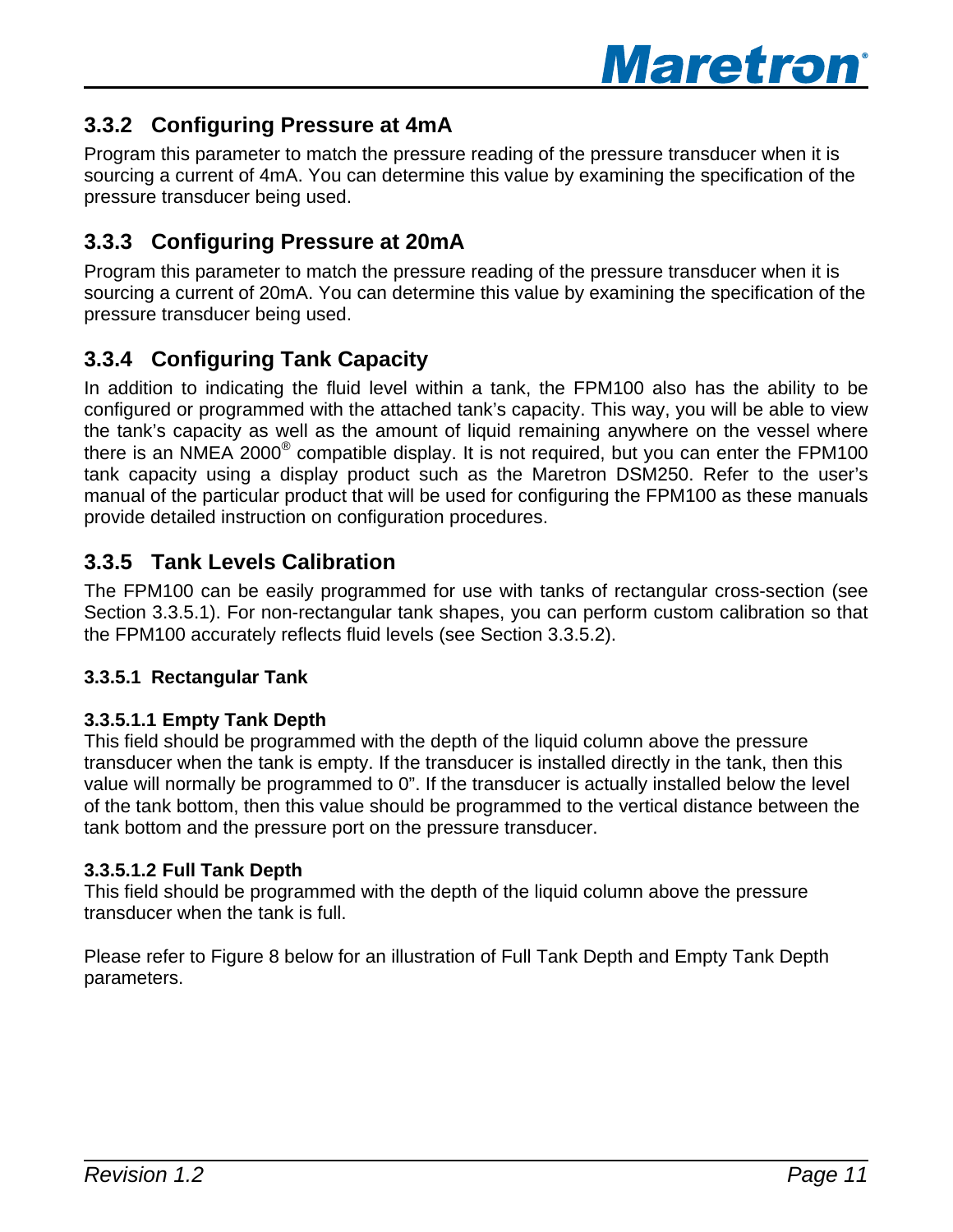<span id="page-15-0"></span>

*Figure 8 – Empty Tank Depth and Full Tank Depth Parameters* 

#### **3.3.5.1.3 Fluid Density**

In order for the FPM100 to properly convert pressure readings to tank levels using a rectangular tank calibration, it must be configured with the density of the fluid being monitored. The default value for this parameter is the density of fresh water (1000 kg/m<sup>3</sup>). If you are monitoring the level of fluids other than water, you must program this parameter with the density of the fluid being monitored.

The density of Marine Diesel Fuel is approximately 991 kg/m<sup>3</sup>. This value may vary depending on the exact fuel formulation.

#### <span id="page-15-2"></span>**3.3.5.2 Custom Calibration**

For accurate tank level readings, the FPM100 must be custom calibrated if the tank shape is irregular or non-rectangular.

You can calibrate the FPM100 using a display product such as the Maretron DSM250. Refer to the user's manual of the particular product that will be used for configuring the FPM100 as these manuals provide detailed instruction on configuration procedures.

#### <span id="page-15-1"></span>**3.3.6 Configuring Tank Number**

As shipped from the factory, the FPM100 transmits the Tank Number as "0". The FPM100 supports up to sixteen tanks (0 through 15) for a given type of tank, which means you can monitor up to 16 separate fuel tanks or 16 separate fresh water tanks. The FPM100 is configured or programmed by choosing a FPM100 tank number using a display product such as the Maretron DSM250. Refer to the user's manual of the particular product that will be used for configuring the FPM100 as these manuals provide detailed instruction on configuration procedures.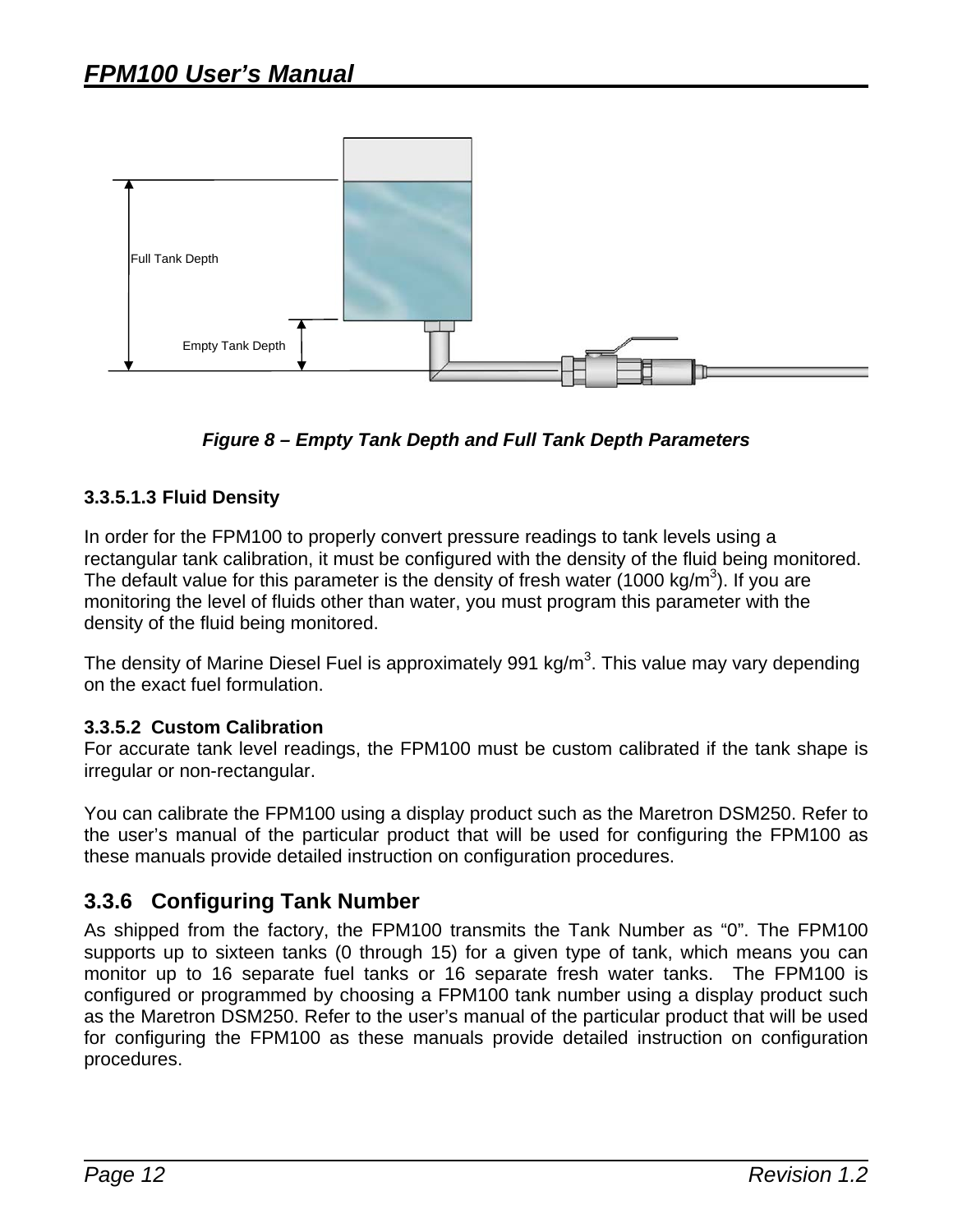

#### <span id="page-16-0"></span>**3.3.7 Configuring Tank Type**

As shipped from the factory, the FPM100 transmits the tank type as "Fuel". You can reconfigure the FPM100 for any of these tank types:

- 1. Fuel
- 2. Fresh Water
- 3. Waste Water
- 4. Live Well
- 5. Oil
- 6. Black Water
- 7. Reserved-1 through Reserved-7 (if none of the above types apply)

You configure or program a FPM100 tank type using a display product such as the Maretron DSM250. Refer to the user's manual of the particular product that will be used for configuring the FPM100 as these manuals provide detailed instruction on configuration procedures.

#### <span id="page-16-1"></span>**3.3.8 Configuring Data Damping Period**

You can configure a damping parameter to smooth the tank level readings or make them more responsive. The data damping is configurable between 0.2-25.0 seconds. The default data damping for a channel in Tank mode is 15.0 seconds.

## **4 Maintenance**

Regular maintenance is not required; however, an occasional inspection will ensure continued proper operation of the Maretron FPM100. Perform the following tasks periodically:

- Clean the unit with a soft cloth. Do not use chemical cleaners as they may remove paint or markings or may corrode the FPM100 enclosure or seals. Do not use any cleaners containing acetone, as they will deteriorate the plastic enclosure.
- Ensure that the unit is mounted securely and cannot be moved relative to the mounting surface. If the unit is loose, tighten the screws holding the cable ties.
- Check the security of the cable connected to the NMEA 2000 $^{\circ}$  interface and tighten if necessary.
- Check the security of all of the pressure transducer connections on the top of the unit and tighten if necessary.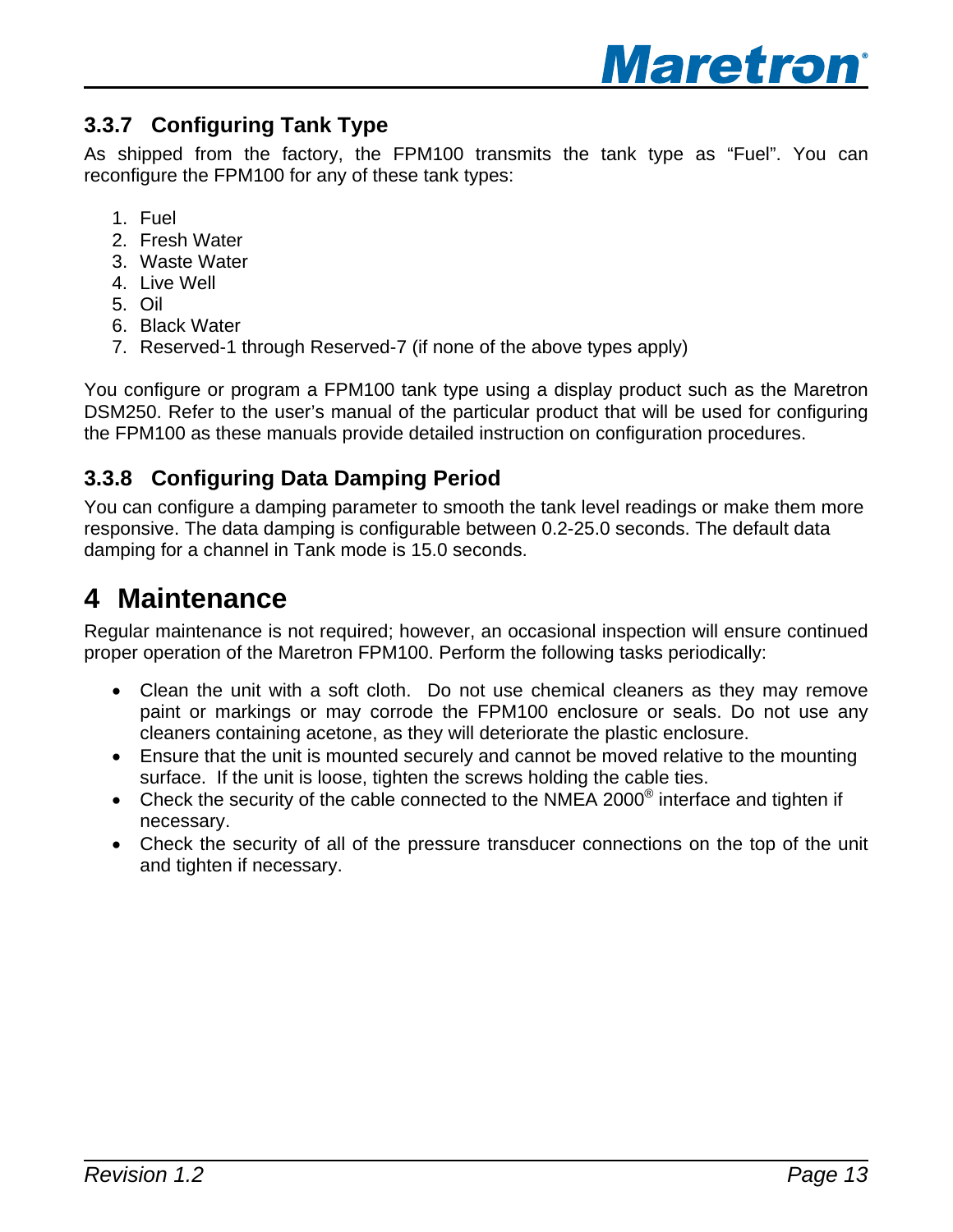# <span id="page-17-0"></span>**5 Troubleshooting**

If you notice unexpected operation of the Maretron FPM100, follow the troubleshooting procedures in this section to remedy simple problems.

| <b>Symptom</b>                                                                                                                                                    | <b>Troubleshooting Procedure</b>                                                                                                                                                                                                                                                                                                                                                                                                                                                                                                                                                                                                                                                                                                                                                                                                                                                                                                                                                                                                                                                                                                                                                                                                                                                                                                                                                                                                                                                                                                                                                                                                                                                                   |  |  |
|-------------------------------------------------------------------------------------------------------------------------------------------------------------------|----------------------------------------------------------------------------------------------------------------------------------------------------------------------------------------------------------------------------------------------------------------------------------------------------------------------------------------------------------------------------------------------------------------------------------------------------------------------------------------------------------------------------------------------------------------------------------------------------------------------------------------------------------------------------------------------------------------------------------------------------------------------------------------------------------------------------------------------------------------------------------------------------------------------------------------------------------------------------------------------------------------------------------------------------------------------------------------------------------------------------------------------------------------------------------------------------------------------------------------------------------------------------------------------------------------------------------------------------------------------------------------------------------------------------------------------------------------------------------------------------------------------------------------------------------------------------------------------------------------------------------------------------------------------------------------------------|--|--|
| No Pressure                                                                                                                                                       | 1. Ensure that the FPM100 is properly connected to the NMEA 2000 <sup>®</sup>                                                                                                                                                                                                                                                                                                                                                                                                                                                                                                                                                                                                                                                                                                                                                                                                                                                                                                                                                                                                                                                                                                                                                                                                                                                                                                                                                                                                                                                                                                                                                                                                                      |  |  |
| data visible on                                                                                                                                                   | network.                                                                                                                                                                                                                                                                                                                                                                                                                                                                                                                                                                                                                                                                                                                                                                                                                                                                                                                                                                                                                                                                                                                                                                                                                                                                                                                                                                                                                                                                                                                                                                                                                                                                                           |  |  |
| <b>NMEA 2000</b> <sup>®</sup>                                                                                                                                     | 2. Ensure that pressure transducers are properly connected to the                                                                                                                                                                                                                                                                                                                                                                                                                                                                                                                                                                                                                                                                                                                                                                                                                                                                                                                                                                                                                                                                                                                                                                                                                                                                                                                                                                                                                                                                                                                                                                                                                                  |  |  |
| network.                                                                                                                                                          | FPM100.                                                                                                                                                                                                                                                                                                                                                                                                                                                                                                                                                                                                                                                                                                                                                                                                                                                                                                                                                                                                                                                                                                                                                                                                                                                                                                                                                                                                                                                                                                                                                                                                                                                                                            |  |  |
|                                                                                                                                                                   | 3. Ensure that each channel that you wish to monitor is configured as                                                                                                                                                                                                                                                                                                                                                                                                                                                                                                                                                                                                                                                                                                                                                                                                                                                                                                                                                                                                                                                                                                                                                                                                                                                                                                                                                                                                                                                                                                                                                                                                                              |  |  |
|                                                                                                                                                                   | "Pressure/Vacuum"and that instance numbers are configured                                                                                                                                                                                                                                                                                                                                                                                                                                                                                                                                                                                                                                                                                                                                                                                                                                                                                                                                                                                                                                                                                                                                                                                                                                                                                                                                                                                                                                                                                                                                                                                                                                          |  |  |
|                                                                                                                                                                   | correctly.                                                                                                                                                                                                                                                                                                                                                                                                                                                                                                                                                                                                                                                                                                                                                                                                                                                                                                                                                                                                                                                                                                                                                                                                                                                                                                                                                                                                                                                                                                                                                                                                                                                                                         |  |  |
|                                                                                                                                                                   | 4. Ensure that the FPM100 has the appropriate NMEA 2000 PGNs                                                                                                                                                                                                                                                                                                                                                                                                                                                                                                                                                                                                                                                                                                                                                                                                                                                                                                                                                                                                                                                                                                                                                                                                                                                                                                                                                                                                                                                                                                                                                                                                                                       |  |  |
|                                                                                                                                                                   | enabled.                                                                                                                                                                                                                                                                                                                                                                                                                                                                                                                                                                                                                                                                                                                                                                                                                                                                                                                                                                                                                                                                                                                                                                                                                                                                                                                                                                                                                                                                                                                                                                                                                                                                                           |  |  |
| Inaccurate                                                                                                                                                        | 1. Ensure that the "Pressure at 4mA" and "Pressure at 20mA"                                                                                                                                                                                                                                                                                                                                                                                                                                                                                                                                                                                                                                                                                                                                                                                                                                                                                                                                                                                                                                                                                                                                                                                                                                                                                                                                                                                                                                                                                                                                                                                                                                        |  |  |
| pressure output                                                                                                                                                   | configuration items are set to appropriate values for the pressure                                                                                                                                                                                                                                                                                                                                                                                                                                                                                                                                                                                                                                                                                                                                                                                                                                                                                                                                                                                                                                                                                                                                                                                                                                                                                                                                                                                                                                                                                                                                                                                                                                 |  |  |
|                                                                                                                                                                   | transducer.                                                                                                                                                                                                                                                                                                                                                                                                                                                                                                                                                                                                                                                                                                                                                                                                                                                                                                                                                                                                                                                                                                                                                                                                                                                                                                                                                                                                                                                                                                                                                                                                                                                                                        |  |  |
|                                                                                                                                                                   | 2. Check that the vent tube from the pressure transducer (only present                                                                                                                                                                                                                                                                                                                                                                                                                                                                                                                                                                                                                                                                                                                                                                                                                                                                                                                                                                                                                                                                                                                                                                                                                                                                                                                                                                                                                                                                                                                                                                                                                             |  |  |
|                                                                                                                                                                   |                                                                                                                                                                                                                                                                                                                                                                                                                                                                                                                                                                                                                                                                                                                                                                                                                                                                                                                                                                                                                                                                                                                                                                                                                                                                                                                                                                                                                                                                                                                                                                                                                                                                                                    |  |  |
|                                                                                                                                                                   |                                                                                                                                                                                                                                                                                                                                                                                                                                                                                                                                                                                                                                                                                                                                                                                                                                                                                                                                                                                                                                                                                                                                                                                                                                                                                                                                                                                                                                                                                                                                                                                                                                                                                                    |  |  |
|                                                                                                                                                                   |                                                                                                                                                                                                                                                                                                                                                                                                                                                                                                                                                                                                                                                                                                                                                                                                                                                                                                                                                                                                                                                                                                                                                                                                                                                                                                                                                                                                                                                                                                                                                                                                                                                                                                    |  |  |
|                                                                                                                                                                   |                                                                                                                                                                                                                                                                                                                                                                                                                                                                                                                                                                                                                                                                                                                                                                                                                                                                                                                                                                                                                                                                                                                                                                                                                                                                                                                                                                                                                                                                                                                                                                                                                                                                                                    |  |  |
|                                                                                                                                                                   |                                                                                                                                                                                                                                                                                                                                                                                                                                                                                                                                                                                                                                                                                                                                                                                                                                                                                                                                                                                                                                                                                                                                                                                                                                                                                                                                                                                                                                                                                                                                                                                                                                                                                                    |  |  |
|                                                                                                                                                                   |                                                                                                                                                                                                                                                                                                                                                                                                                                                                                                                                                                                                                                                                                                                                                                                                                                                                                                                                                                                                                                                                                                                                                                                                                                                                                                                                                                                                                                                                                                                                                                                                                                                                                                    |  |  |
|                                                                                                                                                                   |                                                                                                                                                                                                                                                                                                                                                                                                                                                                                                                                                                                                                                                                                                                                                                                                                                                                                                                                                                                                                                                                                                                                                                                                                                                                                                                                                                                                                                                                                                                                                                                                                                                                                                    |  |  |
|                                                                                                                                                                   |                                                                                                                                                                                                                                                                                                                                                                                                                                                                                                                                                                                                                                                                                                                                                                                                                                                                                                                                                                                                                                                                                                                                                                                                                                                                                                                                                                                                                                                                                                                                                                                                                                                                                                    |  |  |
|                                                                                                                                                                   |                                                                                                                                                                                                                                                                                                                                                                                                                                                                                                                                                                                                                                                                                                                                                                                                                                                                                                                                                                                                                                                                                                                                                                                                                                                                                                                                                                                                                                                                                                                                                                                                                                                                                                    |  |  |
|                                                                                                                                                                   |                                                                                                                                                                                                                                                                                                                                                                                                                                                                                                                                                                                                                                                                                                                                                                                                                                                                                                                                                                                                                                                                                                                                                                                                                                                                                                                                                                                                                                                                                                                                                                                                                                                                                                    |  |  |
|                                                                                                                                                                   |                                                                                                                                                                                                                                                                                                                                                                                                                                                                                                                                                                                                                                                                                                                                                                                                                                                                                                                                                                                                                                                                                                                                                                                                                                                                                                                                                                                                                                                                                                                                                                                                                                                                                                    |  |  |
|                                                                                                                                                                   |                                                                                                                                                                                                                                                                                                                                                                                                                                                                                                                                                                                                                                                                                                                                                                                                                                                                                                                                                                                                                                                                                                                                                                                                                                                                                                                                                                                                                                                                                                                                                                                                                                                                                                    |  |  |
|                                                                                                                                                                   |                                                                                                                                                                                                                                                                                                                                                                                                                                                                                                                                                                                                                                                                                                                                                                                                                                                                                                                                                                                                                                                                                                                                                                                                                                                                                                                                                                                                                                                                                                                                                                                                                                                                                                    |  |  |
|                                                                                                                                                                   |                                                                                                                                                                                                                                                                                                                                                                                                                                                                                                                                                                                                                                                                                                                                                                                                                                                                                                                                                                                                                                                                                                                                                                                                                                                                                                                                                                                                                                                                                                                                                                                                                                                                                                    |  |  |
|                                                                                                                                                                   |                                                                                                                                                                                                                                                                                                                                                                                                                                                                                                                                                                                                                                                                                                                                                                                                                                                                                                                                                                                                                                                                                                                                                                                                                                                                                                                                                                                                                                                                                                                                                                                                                                                                                                    |  |  |
|                                                                                                                                                                   |                                                                                                                                                                                                                                                                                                                                                                                                                                                                                                                                                                                                                                                                                                                                                                                                                                                                                                                                                                                                                                                                                                                                                                                                                                                                                                                                                                                                                                                                                                                                                                                                                                                                                                    |  |  |
|                                                                                                                                                                   |                                                                                                                                                                                                                                                                                                                                                                                                                                                                                                                                                                                                                                                                                                                                                                                                                                                                                                                                                                                                                                                                                                                                                                                                                                                                                                                                                                                                                                                                                                                                                                                                                                                                                                    |  |  |
|                                                                                                                                                                   |                                                                                                                                                                                                                                                                                                                                                                                                                                                                                                                                                                                                                                                                                                                                                                                                                                                                                                                                                                                                                                                                                                                                                                                                                                                                                                                                                                                                                                                                                                                                                                                                                                                                                                    |  |  |
|                                                                                                                                                                   |                                                                                                                                                                                                                                                                                                                                                                                                                                                                                                                                                                                                                                                                                                                                                                                                                                                                                                                                                                                                                                                                                                                                                                                                                                                                                                                                                                                                                                                                                                                                                                                                                                                                                                    |  |  |
|                                                                                                                                                                   |                                                                                                                                                                                                                                                                                                                                                                                                                                                                                                                                                                                                                                                                                                                                                                                                                                                                                                                                                                                                                                                                                                                                                                                                                                                                                                                                                                                                                                                                                                                                                                                                                                                                                                    |  |  |
|                                                                                                                                                                   |                                                                                                                                                                                                                                                                                                                                                                                                                                                                                                                                                                                                                                                                                                                                                                                                                                                                                                                                                                                                                                                                                                                                                                                                                                                                                                                                                                                                                                                                                                                                                                                                                                                                                                    |  |  |
|                                                                                                                                                                   |                                                                                                                                                                                                                                                                                                                                                                                                                                                                                                                                                                                                                                                                                                                                                                                                                                                                                                                                                                                                                                                                                                                                                                                                                                                                                                                                                                                                                                                                                                                                                                                                                                                                                                    |  |  |
|                                                                                                                                                                   |                                                                                                                                                                                                                                                                                                                                                                                                                                                                                                                                                                                                                                                                                                                                                                                                                                                                                                                                                                                                                                                                                                                                                                                                                                                                                                                                                                                                                                                                                                                                                                                                                                                                                                    |  |  |
|                                                                                                                                                                   |                                                                                                                                                                                                                                                                                                                                                                                                                                                                                                                                                                                                                                                                                                                                                                                                                                                                                                                                                                                                                                                                                                                                                                                                                                                                                                                                                                                                                                                                                                                                                                                                                                                                                                    |  |  |
|                                                                                                                                                                   |                                                                                                                                                                                                                                                                                                                                                                                                                                                                                                                                                                                                                                                                                                                                                                                                                                                                                                                                                                                                                                                                                                                                                                                                                                                                                                                                                                                                                                                                                                                                                                                                                                                                                                    |  |  |
|                                                                                                                                                                   |                                                                                                                                                                                                                                                                                                                                                                                                                                                                                                                                                                                                                                                                                                                                                                                                                                                                                                                                                                                                                                                                                                                                                                                                                                                                                                                                                                                                                                                                                                                                                                                                                                                                                                    |  |  |
|                                                                                                                                                                   |                                                                                                                                                                                                                                                                                                                                                                                                                                                                                                                                                                                                                                                                                                                                                                                                                                                                                                                                                                                                                                                                                                                                                                                                                                                                                                                                                                                                                                                                                                                                                                                                                                                                                                    |  |  |
| No Tank Level<br>data visible on<br><b>NMEA 2000</b> <sup>®</sup><br>network.<br>Inaccurate tank<br>level output<br>Zero pressure<br>readings when<br>pressurized | on some transducers) is not kinked or blocked.<br>3. Remove the pressure transducer from the tank opening and ensure<br>that the pressure port on the transducer is not clogged.<br>1. If operating in the NMEA 2000 <sup>®</sup> Mode, check the connection to the<br>NMEA 2000 $^{\circ}$ interface (see Section 2.5.1) and tighten if necessary.<br>2. Ensure that power is supplied to the NMEA 2000 <sup>®</sup> network. Proper<br>network power can be checked by measuring the voltage at an open<br>tee between NET-S and NET-C. The voltage should be between 9 and<br>16 volts.<br>3. Ensure that both trunk line terminators are in place. Proper network<br>termination can be checked by removing network power and<br>measuring the resistance at an open tee between NET-L and NET-H<br>signals. The resistance should read approximately 60 ohms (two 120<br>ohm terminators in parallel equals 60 ohms).<br>If operating with a rectangular tank, ensure that the tank depth is<br>1.<br>programmed properly (see Section Error! Reference source not<br>found.).<br>2. If using custom calibration, re-calibrate the FPM100 (see Section<br>$3.3.5.2$ ).<br>Check that the vent tube from the pressure transducer is not kinked or<br>3.<br>blocked.<br>4. Remove the pressure transducer from the tank opening and ensure<br>that the pressure port on the transducer is not clogged.<br>Ensure that the "Pressure at 4mA" and "Pressure at 20mA"<br>1.<br>configuration items are set to appropriate values for the pressure<br>transducer.<br>2. Check the cable connection to the pressure transducer to see whether<br>a wire has become loose, or the cable has been cut. |  |  |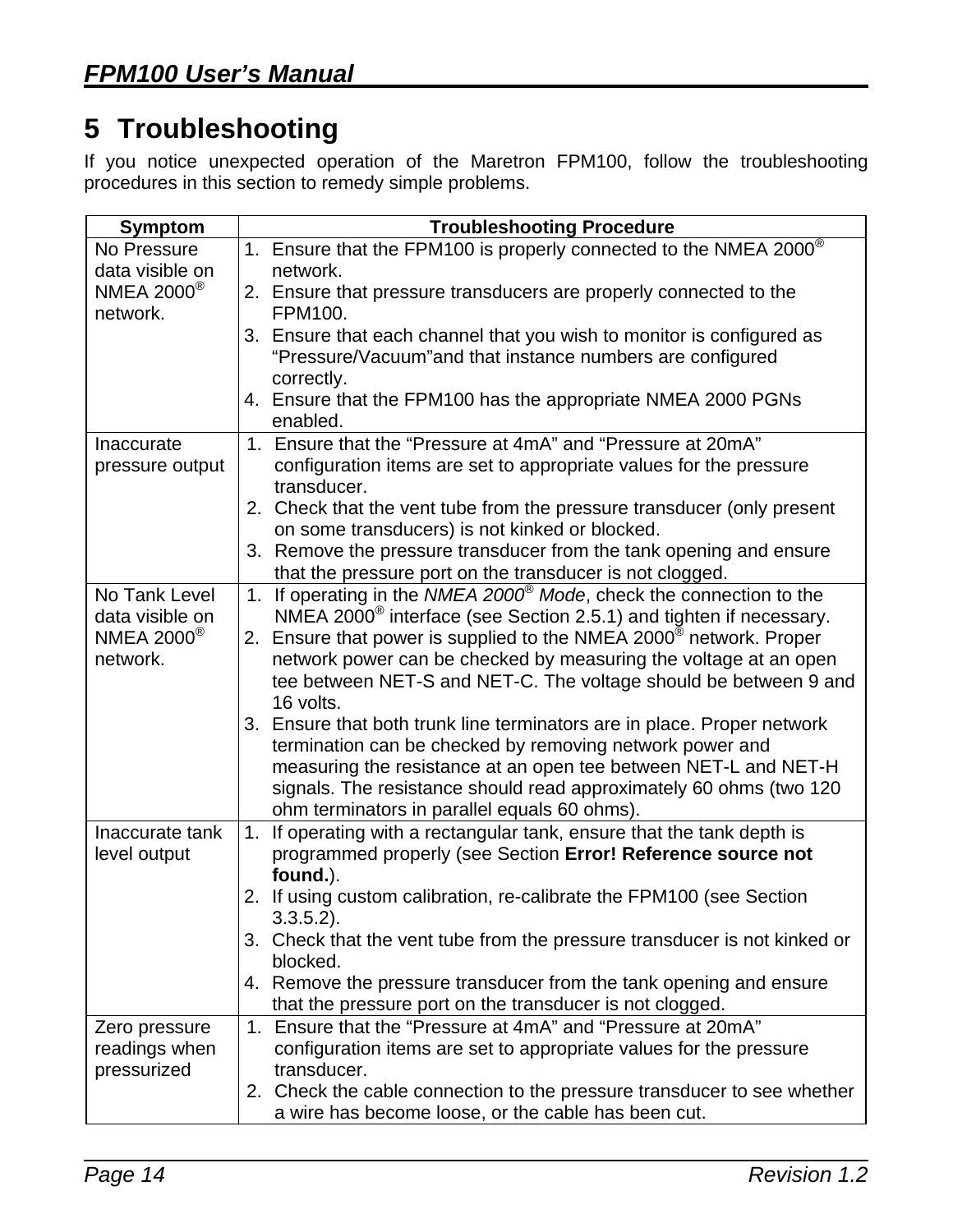#### *Figure 9 – Troubleshooting Guide*

<span id="page-18-0"></span>If these steps do not solve your problem, please contact Maretron Technical Support (refer to Section [7](#page-19-1) for contact information).

# **6 Technical Specifications**

#### **Specifications (Tank Level Mode)**

| <b>Parameter</b>               | Value         | <b>Comment</b>                                       |  |
|--------------------------------|---------------|------------------------------------------------------|--|
| Accuracy                       | $+/-1\%$ FS   | Exclusive of Pressure Transducer                     |  |
| Resolution                     | $+/-0.33%$ FS | Over Full Pressure Transducer Range                  |  |
| Number of Tank Types           | 16            | Fuel, Fresh Water, Waste water, Live well, Oil, etc. |  |
| Number of Tanks per Tank Type  | 16            | 16 Tanks per Tank Type Numbered 0-15                 |  |
| Support for Irregularly Shaped | Yes.          | Can be Calibrated for any Shape Tank                 |  |
| Tanks                          |               |                                                      |  |
| Programmable Tank Capacity     | Yes           | Allows Displays to Calculate Amount Remaining        |  |

#### **Specifications (Pressure/Vacuum Mode)**

| <b>Parameter</b>                | Value       | <b>Comment</b>                                        |  |
|---------------------------------|-------------|-------------------------------------------------------|--|
| Accuracy                        | $+/-1\%$ FS | <b>Exclusive of Pressure Transducer</b>               |  |
| Resolution                      | +/-0.33% FS | Over Full Pressure Transducer Range                   |  |
| Number of Pressure Source Types | 21          | Water Pressure, Atmospheric Pressure, Compressed Air  |  |
|                                 |             | Pressure, Hydraulic Pressure, Steam Pressure, 16 User |  |
|                                 |             | Defined Sources                                       |  |

#### **Certifications**

| <b>Parameter</b>                                               | <b>Comment</b>                |
|----------------------------------------------------------------|-------------------------------|
| <b>NMEA 2000</b>                                               | Level A                       |
| Maritime Navigation and Radiocommunication Equipment & Systems | IEC 61162-3                   |
| Maritime Navigation and Radiocommunication Equipment & Systems | Tested to IEC 60945           |
| <b>FCC and CE Mark</b>                                         | Electromagnetic Compatibility |

## **NMEA 2000**® **Parameter Group Numbers (PGNs) - See Appendix A for Details**

| <b>Description</b>                | PGN#   | <b>PGN Name</b>                        | <b>Default Rate</b> |
|-----------------------------------|--------|----------------------------------------|---------------------|
| Periodic Data PGNs                | 127505 | <b>Fluid Level</b>                     | 0.4 Times/Second    |
|                                   | 130314 | <b>Actual Pressure</b>                 | 0.5 Times/Second    |
| <b>Response to Requested PGNs</b> | 126464 | <b>PGN List (Transmit and Receive)</b> | N/A                 |
|                                   | 126996 | <b>Product Information</b>             | N/A                 |
|                                   | 126998 | Configuration Information              | N/A                 |
| <b>Protocol PGNs</b>              | 059392 | <b>ISO Acknowledge</b>                 | N/A                 |
|                                   | 059904 | <b>ISO Request</b>                     | N/A                 |
|                                   | 060928 | <b>ISO Address Claim</b>               | N/A                 |
|                                   | 065240 | <b>ISO Address Command</b>             | N/A                 |
|                                   | 126208 | <b>NMEA</b>                            | N/A                 |
| <b>Maretron Proprietary PGNs</b>  | 128720 | Configuration<br>N/A                   |                     |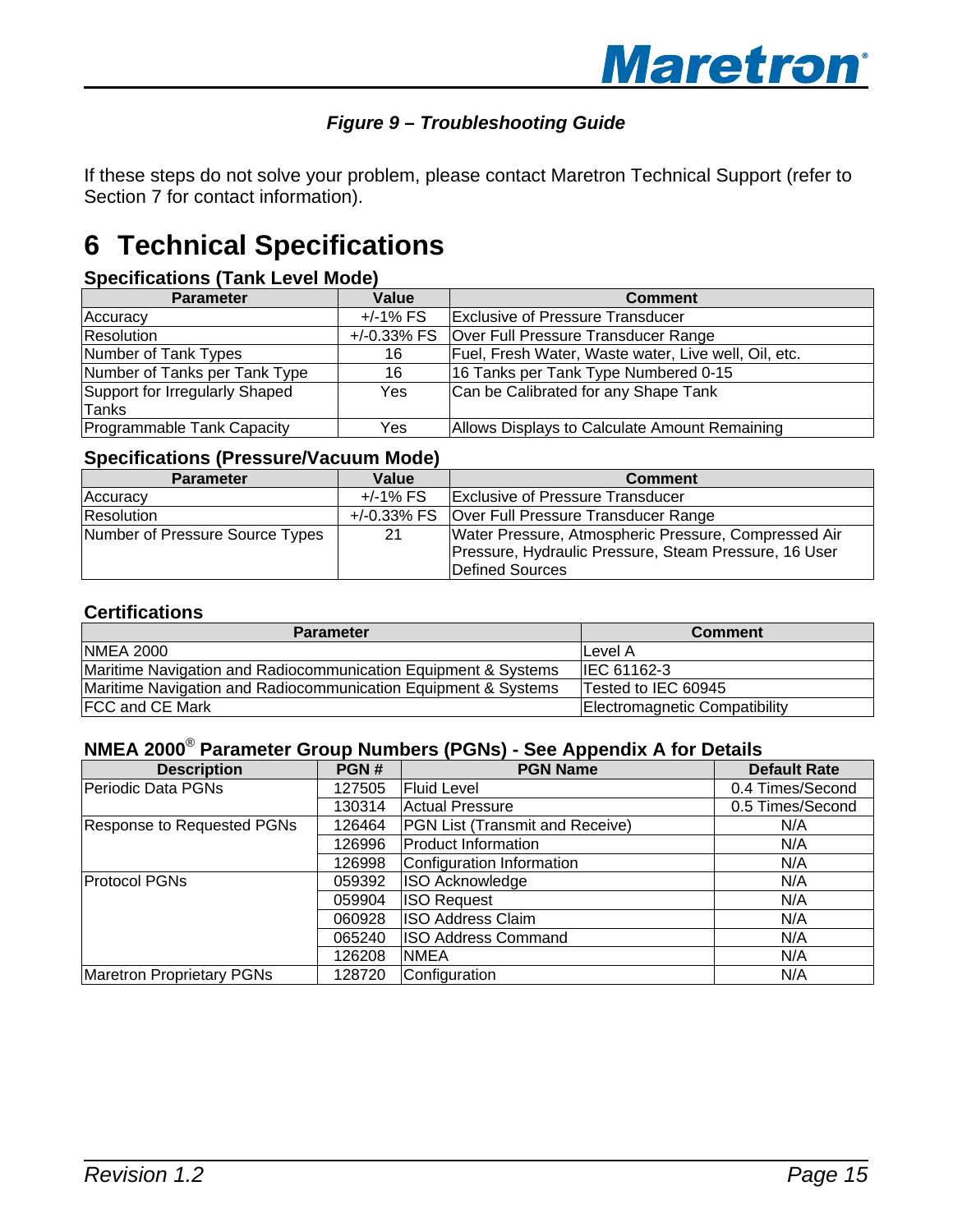## <span id="page-19-0"></span>*FPM100 User's Manual*

#### **Electrical**

| <b>Parameter</b>                  | Value              | <b>Comment</b>                          |
|-----------------------------------|--------------------|-----------------------------------------|
| <b>Operating Voltage</b>          | 9 to 32 Volts      | <b>DC</b> Voltage                       |
| Power Consumption                 | 400 <sub>m</sub> A | Maximum Current Drain                   |
| Load Equivalence Number (LEN)     |                    | $MHEA 2000^{\circ}$ Spec. (1LEN = 50mA) |
| <b>Reverse Battery Protection</b> | Yes                | Indefinitely                            |
| Load Dump Protection              | Yes                | Energy Rated per SAE J1113              |

#### **Mechanical**

| <b>Parameter</b> | Value                          | <b>Comment</b>                 |
|------------------|--------------------------------|--------------------------------|
| <b>Size</b>      | $3.50$ " x 4.20" x 2.03"       | Including Flanges for Mounting |
|                  | $(88.9$ mm x 106.7mm x 51.6mm) |                                |
| Weight           | 13 oz. $(368.5 g)$             |                                |

#### **Environmental**

| <b>Parameter</b>             | Value                                                                  |
|------------------------------|------------------------------------------------------------------------|
| IEC 60945 Classification     | Exposed                                                                |
| Degree of Protection         | IP <sub>64</sub>                                                       |
| <b>Operating Temperature</b> | -25 $\mathrm{^{\circ}C}$ to 55 $\mathrm{^{\circ}C}$                    |
| Storage Temperature          | -40 $^{\circ}$ C to 70 $^{\circ}$ C                                    |
| <b>Relative Humidity</b>     | 93%RH @40° per IEC60945-8.2                                            |
| Vibration                    | 2-13.2Hz @ ±1mm, 13.2-100Hz @ 7m/s <sup>2</sup> per IEC 60945-8.7      |
| Solar Radiation              | Ultraviolet B, A, Visible, and Infrared per IEC 60945-8.10             |
| Corrosion (Salt Mist)        | 4 times 7days @ 40°C, 95%RH after 2 hour Salt Spray Per IEC 60945-8.12 |
| Electromagnetic Emission     | Conducted and Radiated Emission per IEC 60945-9                        |
| Electromagnetic Immunity     | Conducted, Radiated, Supply, and ESD per IEC 60945-10                  |
| <b>Safety Precautions</b>    | Dangerous Voltage, Electromagnetic Radio Frequency per IEC 60945-12    |

# <span id="page-19-1"></span>**7 Technical Support**

If you require technical support for Maretron products, you can reach us in any of the following ways:

|                 | Telephone: 1-866-550-9100      |
|-----------------|--------------------------------|
|                 | Fax: 1-602-861-1777            |
| E-mail:         | support@maretron.com           |
| World Wide Web: | http://www.maretron.com        |
| Mail:           | Maretron, LLP                  |
|                 | <b>Attn: Technical Support</b> |
|                 | 9014 N. 23rd Ave Suite 10      |
|                 | Phoenix, AZ 85021 USA          |
|                 |                                |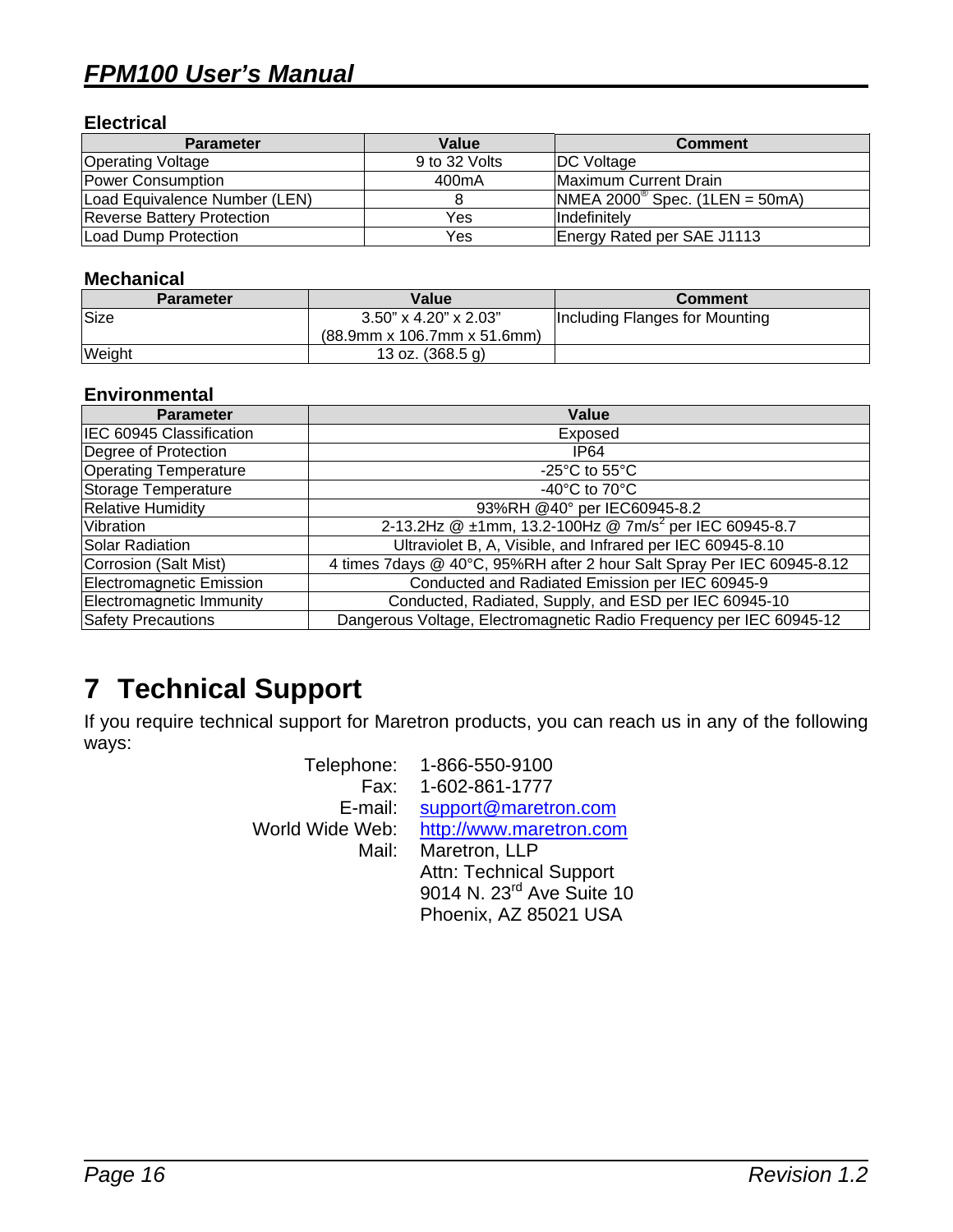

# <span id="page-20-0"></span>**8 Installation Template**

Please check the dimensions before using the following diagram as a template for drilling the mounting holes because the printing process may have distorted the dimensions.



*Figure 10 – Mounting Surface Template*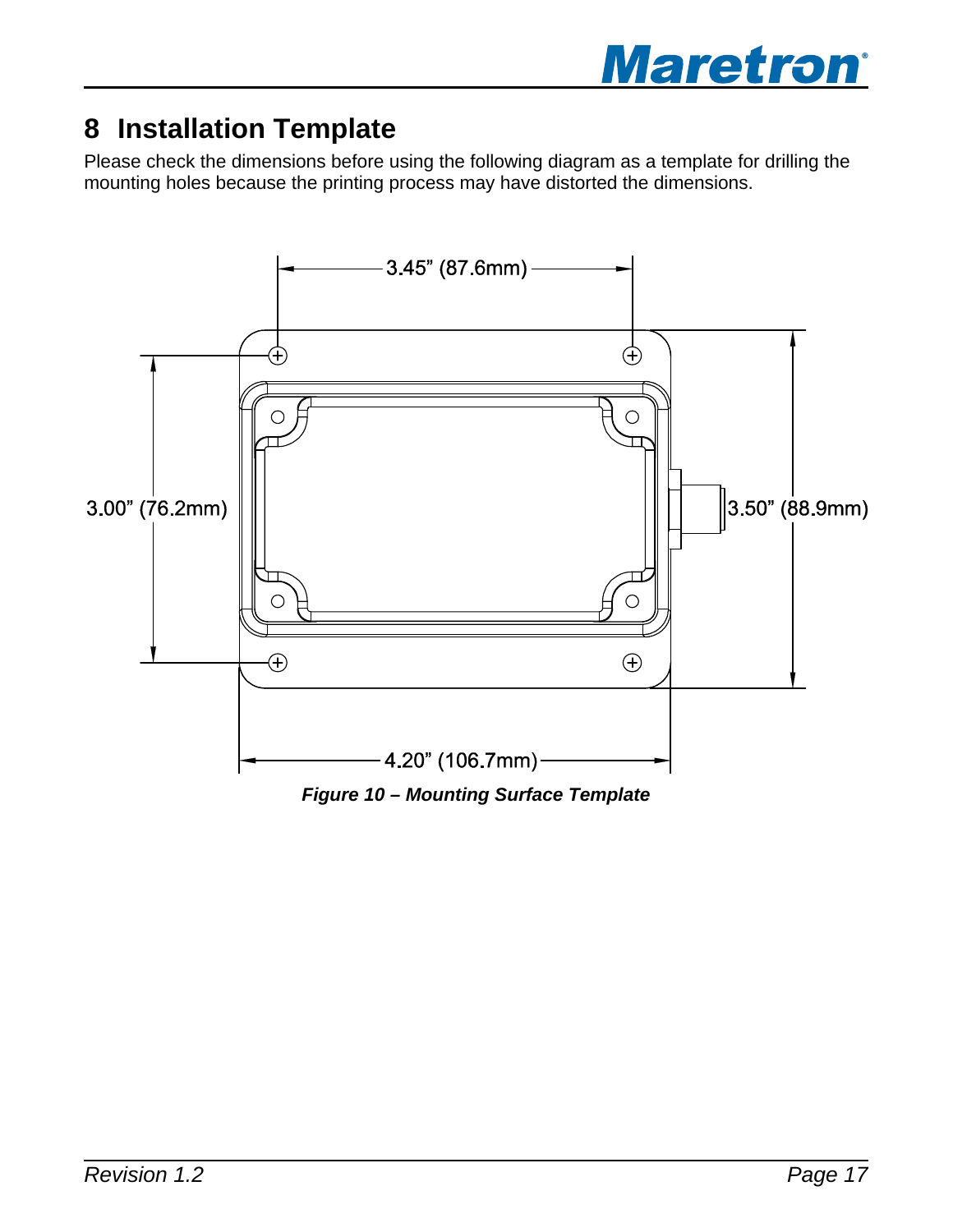# <span id="page-21-0"></span>**9 Maretron (2 Year) Limited Warranty**

Maretron warrants the FPM100 to be free from defects in materials and workmanship for **two (2) years** from the date of original purchase. If within the applicable period any such products shall be proved to Maretron's satisfaction to fail to meet the above limited warranty, such products shall be repaired or replaced at Maretron's option. Purchaser's exclusive remedy and Maretron's sole obligation hereunder, provided product is returned pursuant to the return requirements below, shall be limited to the repair or replacement, at Maretron's option, of any product not meeting the above limited warranty and which is returned to Maretron; or if Maretron is unable to deliver a replacement that is free from defects in materials or workmanship, Purchaser's payment for such product will be refunded. Maretron assumes no liability whatsoever for expenses of removing any defective product or part or for installing the repaired product or part or a replacement therefore or for any loss or damage to equipment in connection with which Maretron's products or parts shall be used. With respect to products not manufactured by Maretron, Maretron's warranty obligation shall in all respects conform to and be limited to the warranty actually extended to Maretron by its supplier. The foregoing warranties shall not apply with respect to products subjected to negligence, misuse, misapplication, accident, damages by circumstances beyond Maretron's control, to improper installation, operation, maintenance, or storage, or to other than normal use or service.

THE FOREGOING WARRANTIES ARE EXPRESSLY IN LIEU OF AND EXCLUDES ALL OTHER EXPRESS OR IMPLIED WARRANTIES, INCLUDING BUT NOT LIMITED TO THE IMPLIED WARRANTIES OF MERCHANTABILITY AND OF FITNESS FOR A PARTICULAR PURPOSE.

Statements made by any person, including representatives of Maretron, which are inconsistent or in conflict with the terms of this Limited Warranty, shall not be binding upon Maretron unless reduced to writing and approved by an officer of Maretron.

IN NO CASE WILL MARETRON BE LIABLE FOR INCIDENTAL OR CONSEQUENTIAL DAMAGES, DAMAGES FOR LOSS OF USE, LOSS OF ANTICIPATED PROFITS OR SAVINGS, OR ANY OTHER LOSS INCURRED BECAUSE OF INTERRUPTION OF SERVICE. IN NO EVENT SHALL MARETRON'S AGGREGATE LIABILITY EXCEED THE PURCHASE PRICE OF THE PRODUCT(S) INVOLVED. MARETRON SHALL NOT BE SUBJECT TO ANY OTHER OBLIGATIONS OR LIABILITIES, WHETHER ARISING OUT OF BREACH OF CONTRACT OR WARRANTY, TORT (INCLUDING NEGLIGENCE), OR OTHER THEORIES OF LAW WITH RESPECT TO PRODUCTS SOLD OR SERVICES RENDERED BY MARETRON, OR ANY UNDERTAKINGS, ACTS OR OMISSIONS RELATING THERETO.

Maretron does not warrant that the functions contained in any software programs or products will meet purchaser's requirements or that the operation of the software programs or products will be uninterrupted or error free. Purchaser assumes responsibility for the selection of the software programs or products to achieve the intended results, and for the installation, use and results obtained from said programs or products. No specifications, samples, descriptions, or illustrations provided Maretron to Purchaser, whether directly, in trade literature, brochures or other documentation shall be construed as warranties of any kind, and any failure to conform with such specifications, samples, descriptions, or illustrations shall not constitute any breach of Maretron's limited warranty.

#### **Warranty Return Procedure:**

To apply for warranty claims, contact Maretron or one of its dealers to describe the problem and determine the appropriate course of action. If a return is necessary, place the product in its original packaging together with proof of purchase and send to an Authorized Maretron Service Location. You are responsible for all shipping and insurance charges. Maretron will return the replaced or repaired product with all shipping and handling prepaid except for requests requiring expedited shipping (i.e. overnight shipments). Failure to follow this warranty return procedure could result in the product's warranty becoming null and void.

Maretron reserves the right to modify or replace, at its sole discretion, without prior notification, the warranty listed above. To obtain a copy of the then current warranty policy, please go to the following web page: http://www.maretron.com/company/warranty.php